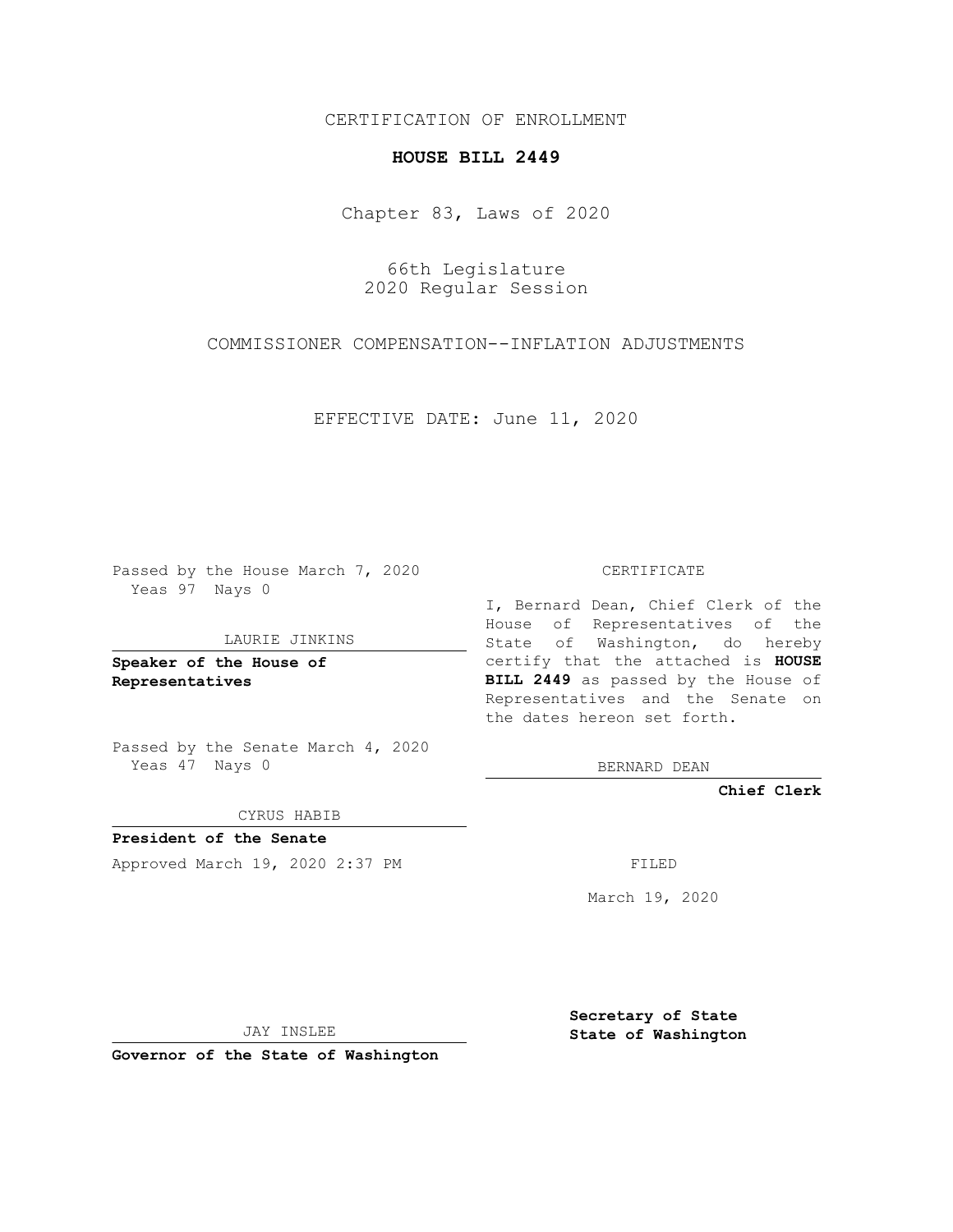### **HOUSE BILL 2449**

AS AMENDED BY THE SENATE

Passed Legislature - 2020 Regular Session

# **State of Washington 66th Legislature 2020 Regular Session**

**By** Representatives Griffey and Gregerson

Read first time 01/14/20. Referred to Committee on Local Government.

 AN ACT Relating to water-sewer district commissioner compensation; and amending RCW 35.61.150, 36.57A.050, 53.12.260, 54.12.080, 57.12.010, 68.52.220, 70.44.050, 85.05.410, 85.06.380, 85.08.320, 85.24.080, 85.38.075, 86.09.283, 86.15.055, and 87.03.460.

BE IT ENACTED BY THE LEGISLATURE OF THE STATE OF WASHINGTON:

 **Sec. 1.** RCW 35.61.150 and 2019 c 198 s 1 are each amended to 7 read as follows:

 (1) Metropolitan park commissioners selected by election according to RCW 35.61.050(2) shall perform their duties and may provide, by resolution passed by the commissioners, for the payment of compensation to each of its commissioners at a rate up to the daily compensation maximum amount provided in subsection (3) of this section for each day or portion of a day spent in actual attendance at official meetings or in performance of other official services or duties on behalf of the district. However, the compensation for each commissioner must not exceed the annual compensation maximum amount provided in subsection (3) of this section per year.

 (2) Any commissioner may waive all or any portion of his or her compensation payable under this section as to any month or months during his or her term of office, by a written waiver filed with the 21 clerk of the board. The waiver, to be effective, must be filed any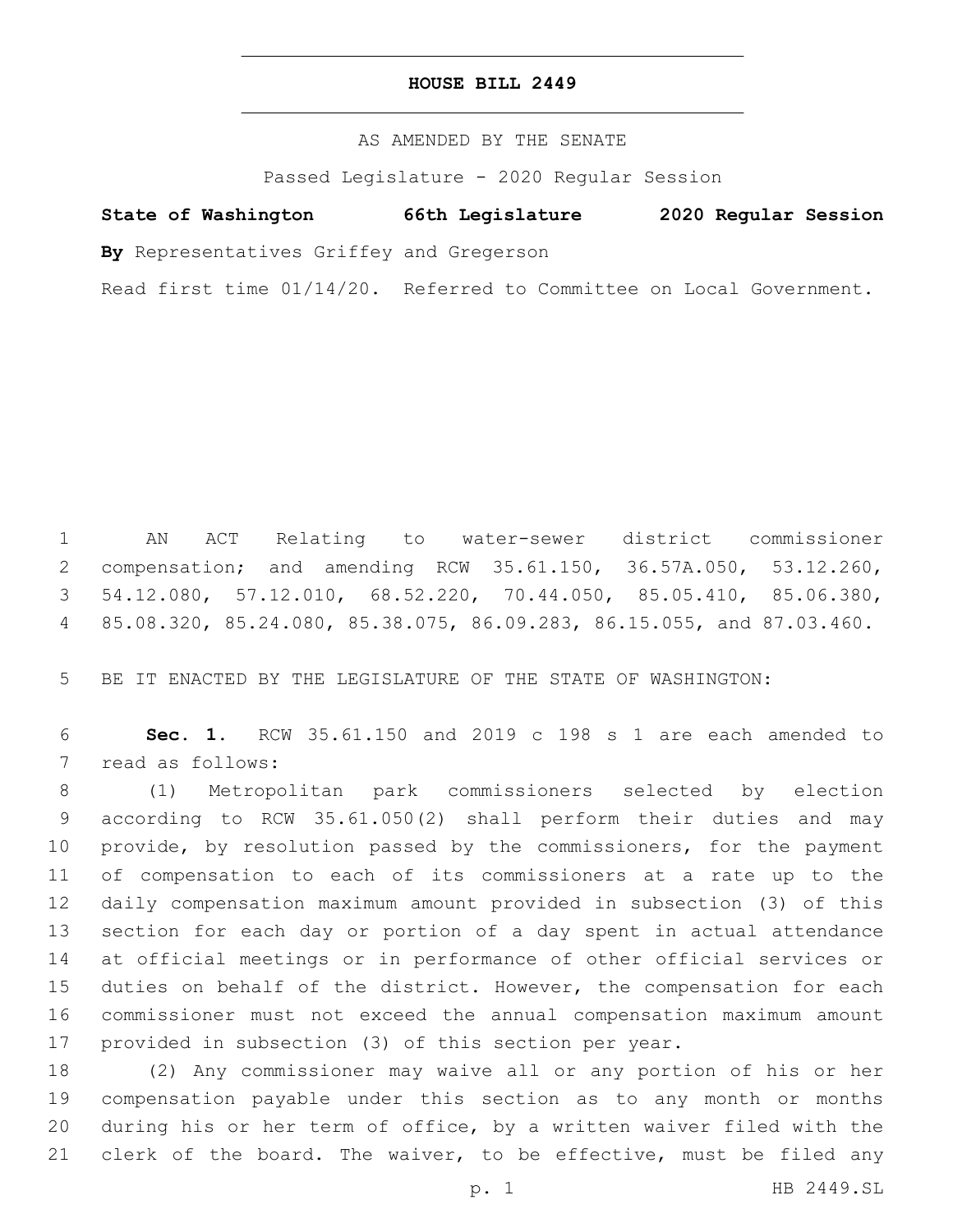time after the commissioner's election and prior to the date on which the compensation would otherwise be paid. The waiver shall specify the month or period of months for which it is made.

 (3)(a) For purposes of the references in subsection (1) of this section, the daily compensation maximum amount is one hundred twenty- eight dollars and the annual compensation maximum amount is twelve thousand two hundred eighty-eight dollars. However, for any metropolitan park district with facilities including an aquarium, a wildlife park, and a zoo, accredited by a nationally recognized accrediting agency, the annual compensation maximum amount is twenty-11 four thousand five hundred seventy-six dollars.

 (b) The dollar thresholds established in this subsection (3) must be adjusted for inflation by the office of financial management every 14 five years, beginning ((July 1, 2023)) January 1, 2024, based upon changes in the consumer price index during that time period. "Consumer price index" means, for any calendar year, that year's annual average consumer price index, for Washington state, for wage earners and clerical workers, all items, compiled by the bureau of labor and statistics, United States department of labor. If the bureau of labor and statistics develops more than one consumer price 21 index for areas within the state, the index covering the greatest number of people, covering areas exclusively within the boundaries of the state, and including all items shall be used for the adjustments for inflation in this section. The office of financial management must calculate the new dollar threshold and transmit it to the office of the code reviser for publication in the Washington State Register at least one month before the new dollar threshold is to take effect.

 (4) A person holding office as commissioner for two or more special purpose districts shall receive only that per diem compensation authorized for one of his or her commissioner positions as compensation for attending an official meeting or conducting official services or duties while representing more than one of his or her districts. However, such commissioner may receive additional per diem compensation if approved by resolution of all boards of the affected commissions.35

 **Sec. 2.** RCW 36.57A.050 and 2018 c 154 s 1 are each amended to 37 read as follows:

 Within sixty days of the establishment of the boundaries of the public transportation benefit area the members of the county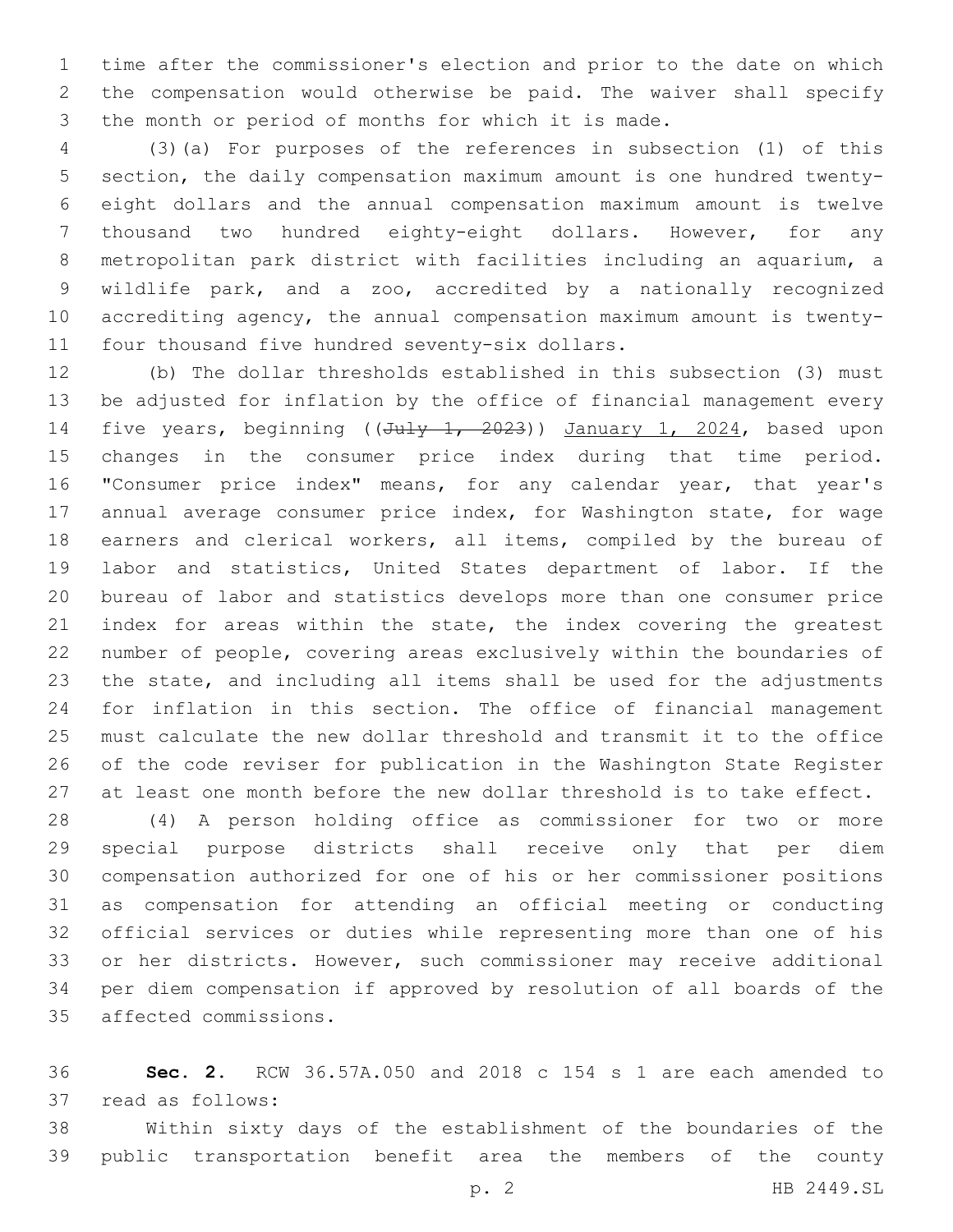legislative authority and the elected representative of each city within the area shall provide for the selection of the governing body of such area, the public transportation benefit area authority, which shall consist of elected officials selected by and serving at the pleasure of the governing bodies of component cities within the area and the county legislative authority of each county within the area. The members of the governing body of the public transportation benefit area, if the population of the county in which the public transportation benefit area is located is more than four hundred thousand and the county does not also contain a city with a population of seventy-five thousand or more operating a transit system pursuant to chapter 35.95 RCW, must be selected to assure proportional representation, based on population, of each of the component cities located within the public transportation benefit area and the unincorporated areas of the county located within the public transportation benefit area, to the extent possible within the restrictions placed on the size of the governing body of a public transportation benefit area. If necessary to assure such proportional representation, multiple cities may be represented by a single elected official from one of the cities. A majority of the governing board may not be selected to represent a single component city. If at the time a public transportation benefit area authority assumes the public transportation functions previously provided under the interlocal cooperation act (chapter 39.34 RCW) there are citizen 25 positions on the governing board of the transit system, those positions may be retained as positions on the governing board of the 27 public transportation benefit area authority.

 Within such sixty-day period, any city may by resolution of its legislative body withdraw from participation in the public transportation benefit area. The county legislative authority and each city remaining in the public transportation benefit area may disapprove and prevent the establishment of any governing body of a public transportation benefit area if the composition thereof does 34 not meet its approval.

 In no case shall the governing body of a single county public transportation benefit area be greater than nine voting members and 37 in the case of a multicounty area, fifteen voting members. Those cities within the public transportation benefit area and excluded from direct membership on the authority are hereby authorized to designate a member of the authority who shall be entitled to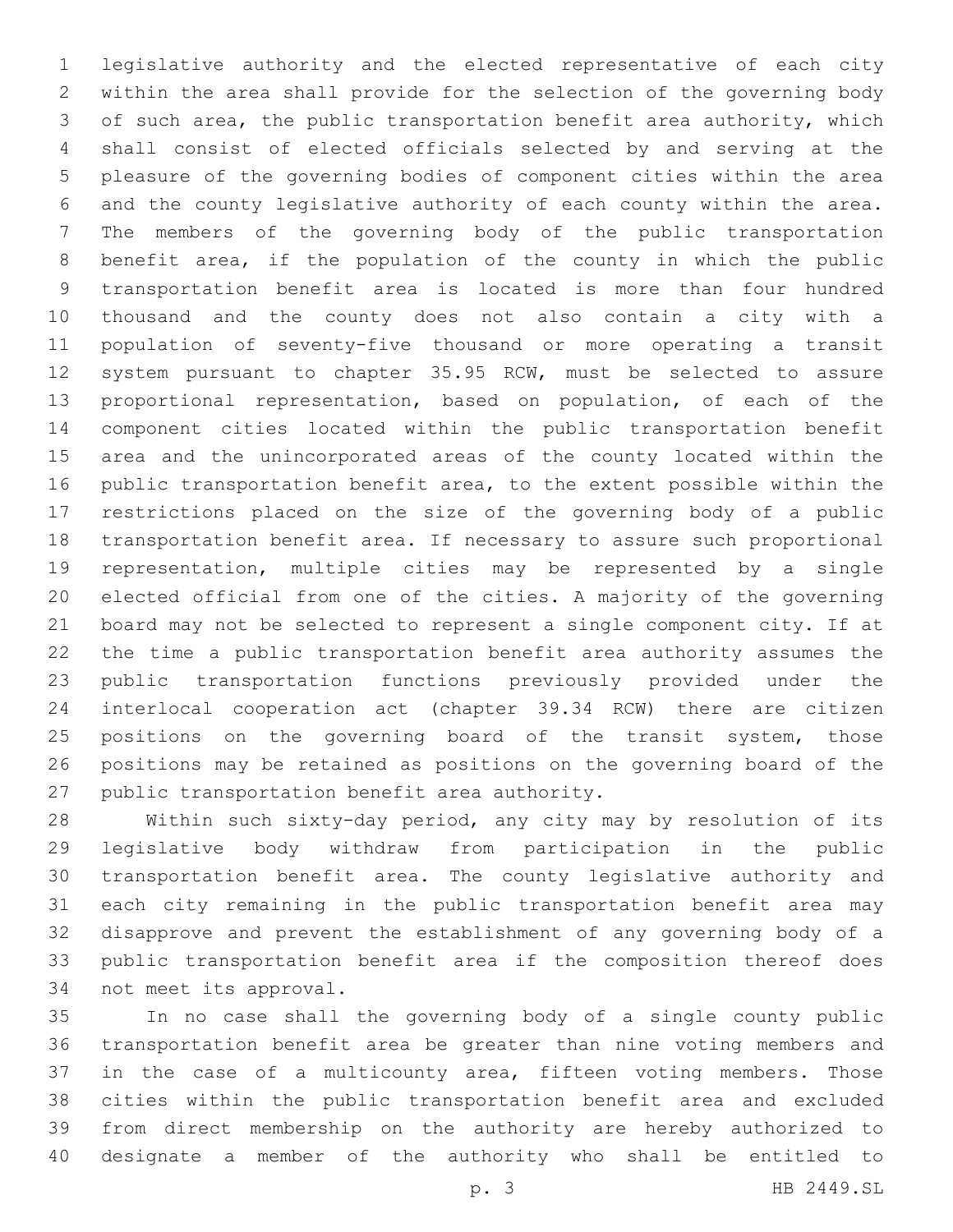represent the interests of such city which is excluded from direct membership on the authority. The legislative body of such city shall notify the authority as to the determination of its authorized 4 representative on the authority.

 There is one nonvoting member of the public transportation benefit area authority. The nonvoting member is recommended by the labor organization representing the public transportation employees within the local public transportation system. If the public transportation employees are represented by more than one labor organization, all such labor organizations shall select the nonvoting member by majority vote. The nonvoting member shall comply with all governing bylaws and policies of the authority. The chair or cochairs of the authority shall exclude the nonvoting member from attending any executive session held for the purpose of discussing negotiations with labor organizations. The chair or cochairs may exclude the nonvoting member from attending any other executive session. The requirement that a nonvoting member be appointed to the governing body of a public transportation benefit area authority does not apply to an authority that has no employees represented by a labor union.

 Each member of the authority is eligible to be reimbursed for travel expenses in accordance with RCW 43.03.050 and 43.03.060 and to receive compensation, as set by the authority, in an amount not to exceed forty-four dollars for each day during which the member attends official meetings of the authority or performs prescribed duties approved by the chair of the authority. Except that the 26 authority may, by resolution, increase the payment of per diem compensation to each member from forty-four dollars up to ninety dollars per day or portion of a day for actual attendance at board meetings or for performance of other official services or duties on behalf of the authority. In no event may a member be compensated in any year for more than seventy-five days, except the chair who may be paid compensation for not more than one hundred days: PROVIDED, That compensation shall not be paid to an elected official or employee of federal, state, or local government who is receiving regular full- time compensation from such government for attending meetings and 36 performing prescribed duties of the authority.

 The dollar thresholds established in this section must be adjusted for inflation by the office of financial management every 39 five years, beginning ((July 1, 2008)) January 1, 2024, based upon changes in the consumer price index during that time period.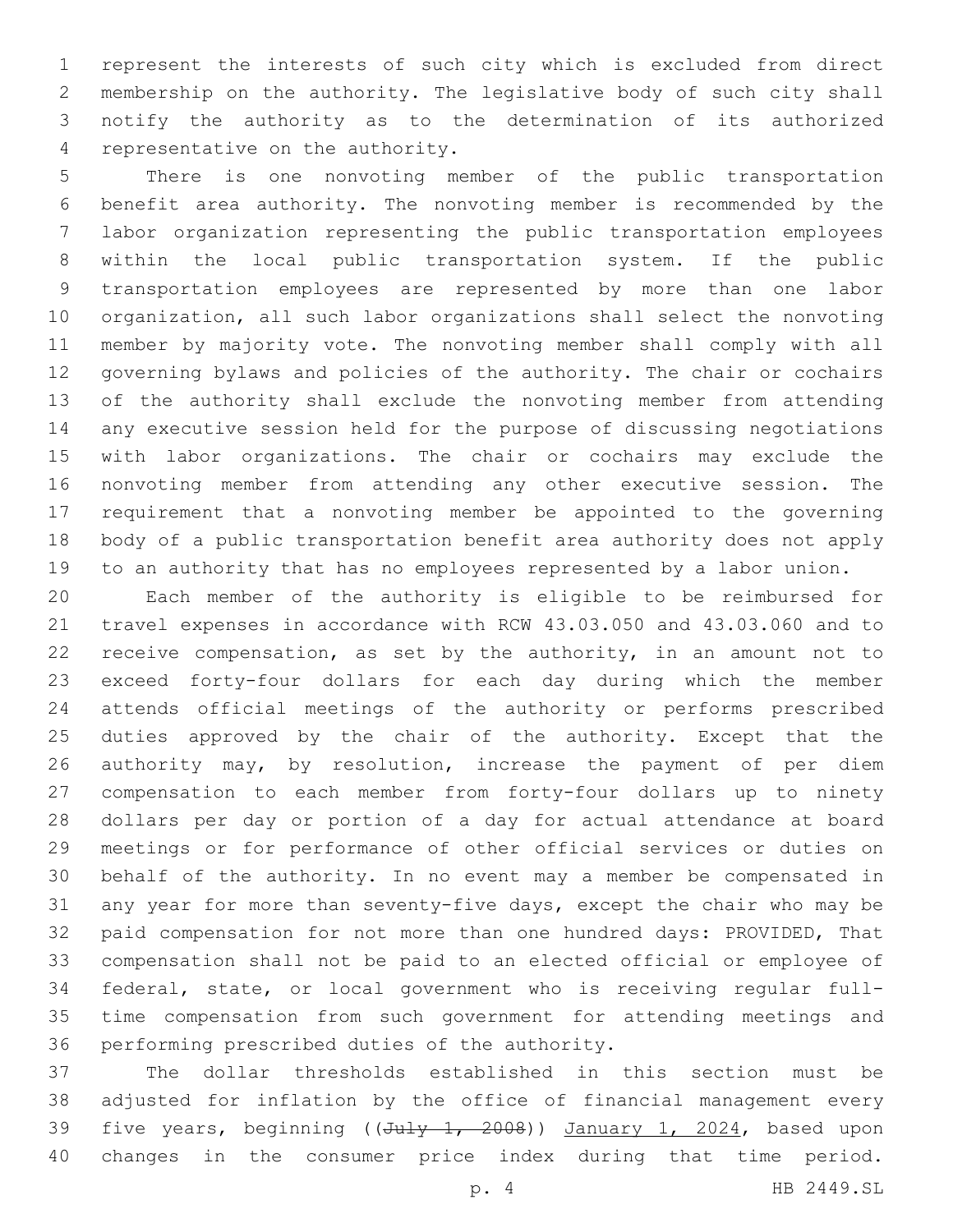"Consumer price index" means, for any calendar year, that year's annual average consumer price index, for Washington state, for wage earners and clerical workers, all items, compiled by the bureau of labor and statistics, United States department of labor. If the bureau of labor and statistics develops more than one consumer price index for areas within the state, the index covering the greatest number of people, covering areas exclusively within the boundaries of the state, and including all items shall be used for the adjustments for inflation in this section. The office of financial management must calculate the new dollar threshold and transmit it to the office of the code reviser for publication in the Washington State Register at least one month before the new dollar threshold is to take effect.

 A person holding office as commissioner for two or more special purpose districts shall receive only that per diem compensation authorized for one of his or her commissioner positions as compensation for attending an official meeting or conducting official services or duties while representing more than one of his or her districts. However, such commissioner may receive additional per diem compensation if approved by resolution of all boards of the affected commissions.20

 **Sec. 3.** RCW 53.12.260 and 2011 c 152 s 1 are each amended to 22 read as follows:

 (1) Each commissioner of a port district shall receive ninety dollars, as adjusted for inflation by the office of financial management in subsection (4) of this section, per day or portion thereof spent (a) in actual attendance at official meetings of the port district commission, or (b) in performance of other official services or duties on behalf of the district. The total per diem compensation of a port commissioner shall not exceed eight thousand six hundred forty dollars in a year, as adjusted for inflation by the office of financial management in subsection (4) of this section, or ten thousand eight hundred dollars in any year, as adjusted for inflation by the office of financial management in subsection (4) of this section, for a port district with gross operating income of twenty-five million or more in the preceding calendar year.

 (2) Port commissioners shall receive additional compensation as follows: (a) Each commissioner of a port district with gross operating revenues of twenty-five million dollars or more in the preceding calendar year shall receive a salary of five hundred

p. 5 HB 2449.SL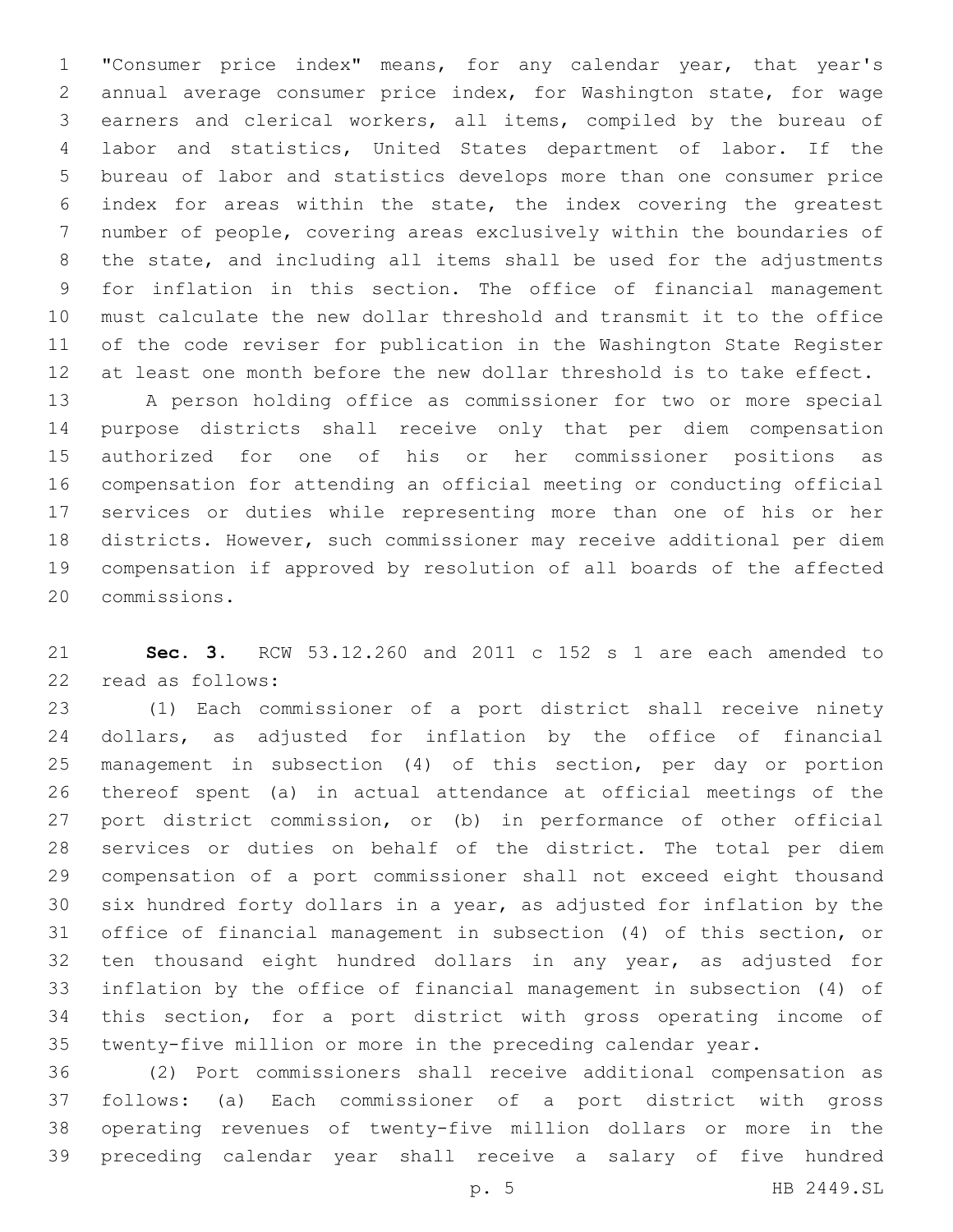dollars per month, as adjusted for inflation by the office of financial management in subsection (4) of this section; and (b) each commissioner of a port district with gross operating revenues of from one million dollars to less than twenty-five million dollars in the preceding calendar year shall receive a salary of two hundred dollars per month, as adjusted for inflation by the office of financial 7 management in subsection (4) of this section.

 (3) In lieu of the compensation specified in this section, a port commission may set compensation to be paid to commissioners.

 (4) For any commissioner who has not elected to become a member of public employees retirement system before May 1, 1975, the compensation provided pursuant to this section shall not be considered salary for purposes of the provisions of any retirement system created pursuant to the general laws of this state nor shall attendance at such meetings or other service on behalf of the district constitute service as defined in RCW 41.40.010(37): PROVIDED, That in the case of a port district when commissioners are receiving compensation and contributing to the public employees retirement system, these benefits shall continue in full force and 20 effect notwithstanding the provisions of ((RCW 53.12.260)) this 21 section and RCW 53.12.265.

 The dollar thresholds for salaries and per diem compensation established in this section must be adjusted for inflation by the 24 office of financial management every five years, beginning ( $(\text{July-1},$ 25 <del>2008</del>)) January 1, 2024, based upon changes in the consumer price index during that time period. "Consumer price index" means, for any calendar year, that year's annual average consumer price index, for 28 Washington state, for wage earners and clerical workers, all items, compiled by the bureau of labor and statistics, United States department of labor. If the bureau of labor and statistics develops more than one consumer price index for areas within the state, the index covering the greatest number of people, covering areas exclusively within the boundaries of the state, and including all items shall be used for the adjustments for inflation in this section. The office of financial management must calculate the new dollar threshold and transmit it to the office of the code reviser for publication in the Washington State Register at least one month before the new dollar threshold is to take effect.

 A person holding office as commissioner for two or more special purpose districts shall receive only that per diem compensation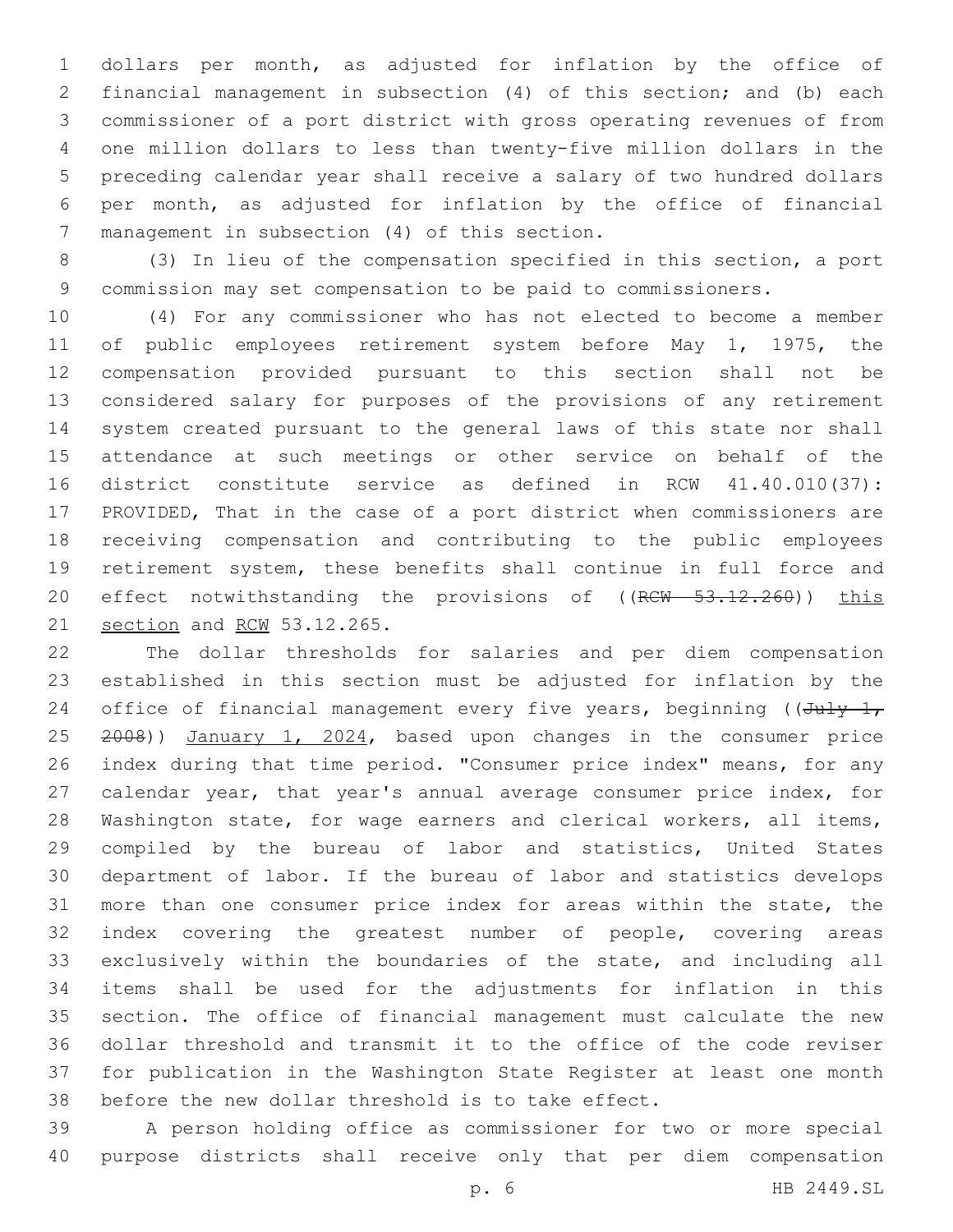authorized for one of his or her commissioner positions as compensation for attending an official meeting or conducting official services or duties while representing more than one of his or her districts. However, such commissioner may receive additional per diem compensation if approved by resolution of all boards of the affected commissions.6

 **Sec. 4.** RCW 54.12.080 and 2010 c 58 s 1 are each amended to read 8 as follows:

 (1) Commissioners of public utility districts shall receive 10 salaries as follows:

 (a) Each public utility district commissioner of a district operating utility properties shall receive a salary of one thousand eight hundred dollars per month, as adjusted for inflation by the office of financial management in subsection (6) of this section, during a calendar year if the district received total gross revenue of over fifteen million dollars during the fiscal year ending June 17 30th before the calendar year.

 (b) Each public utility district commissioner of a district operating utility properties shall receive a salary of one thousand three hundred dollars per month, as adjusted for inflation by the office of financial management in subsection (6) of this section, during a calendar year if the district received total gross revenue of from two million dollars to fifteen million dollars during the fiscal year ending June 30th before the calendar year.

 (c) Commissioners of other districts shall receive a salary of six hundred dollars per month, as adjusted for inflation by the office of financial management in subsection (6) of this section, for 28 each commissioner.

 (2) In addition to salary, all districts shall provide for the payment of per diem compensation to each commissioner at a rate of ninety dollars, as adjusted for inflation by the office of financial management in subsection (6) of this section, for each day or portion thereof spent in actual attendance at official meetings of the district commission or in performance of other official services or duties on behalf of the district, to include meetings of the commission of his or her district or meetings attended by one or more commissioners of two or more districts called to consider business common to them, but such compensation paid during any one year to a commissioner shall not exceed twelve thousand six hundred dollars, as

p. 7 HB 2449.SL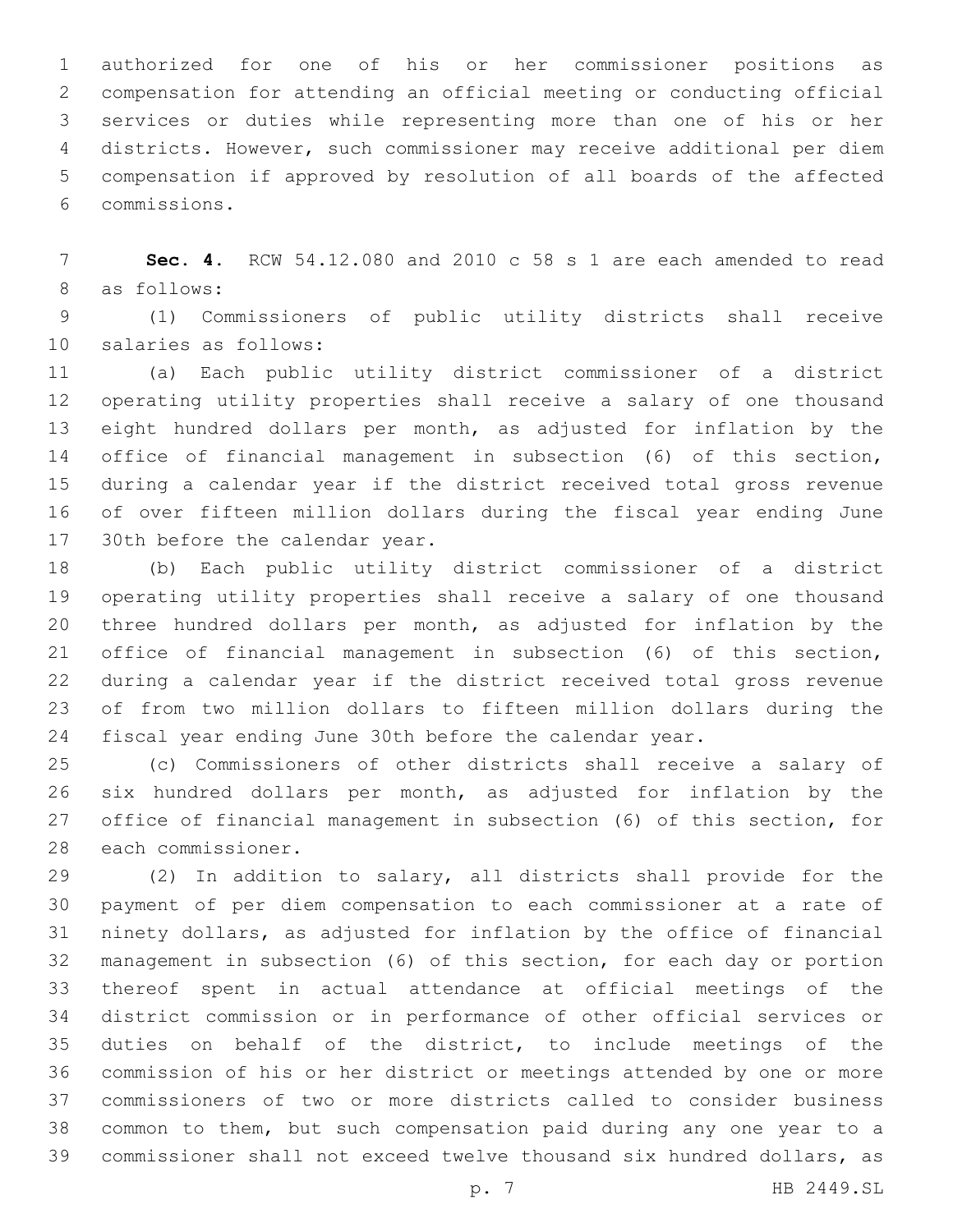adjusted for inflation by the office of financial management in subsection (6) of this section. Per diem compensation shall not be paid for services of a ministerial or professional nature.

 (3) Any commissioner may waive all or any portion of his or her compensation payable under this section as to any month or months during his or her term of office, by a written waiver filed with the district as provided in this section. The waiver, to be effective, must be filed any time after the commissioner's election and prior to the date on which the compensation would otherwise be paid. The waiver shall specify the month or period of months for which it is 11 made.

 (4) Each district commissioner shall be reimbursed for reasonable expenses actually incurred in connection with such business and meetings, including his or her subsistence and lodging and travel 15 while away from his or her place of residence.

 (5) Any district providing group insurance for its employees, covering them, their immediate family, and dependents, may provide insurance for its commissioner with the same coverage.

 (6) The dollar thresholds for salaries and per diem compensation established in this section must be adjusted for inflation by the 21 office of financial management every five years, beginning ( $(\text{July-1},$  2008)) January 1, 2024, based upon changes in the consumer price index during that time period. "Consumer price index" means, for any calendar year, that year's annual average consumer price index, for Washington state, for wage earners and clerical workers, all items, compiled by the bureau of labor and statistics, United States department of labor. If the bureau of labor and statistics develops more than one consumer price index for areas within the state, the index covering the greatest number of people, covering areas exclusively within the boundaries of the state, and including all items shall be used for the adjustments for inflation in this section. The office of financial management must calculate the new dollar threshold and transmit it to the office of the code reviser for publication in the Washington State Register at least one month before the new dollar threshold is to take effect.

 (7) A person holding office as commissioner for two or more special purpose districts shall receive only that per diem compensation authorized for one of his or her commissioner positions as compensation for attending an official meeting or conducting official services or duties while representing more than one of his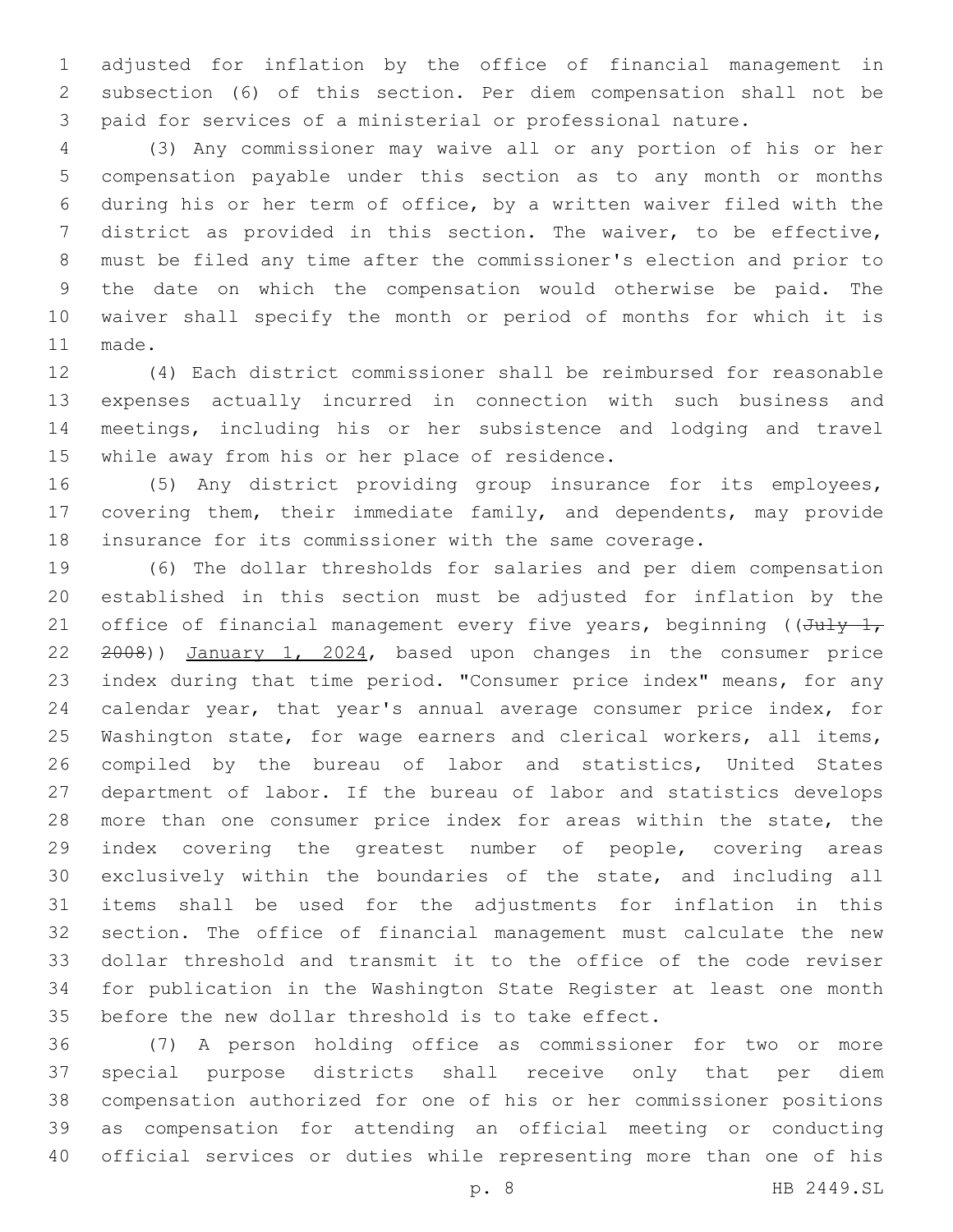or her districts. However, such commissioner may receive additional per diem compensation if approved by resolution of all boards of the 3 affected commissions.

 **Sec. 5.** RCW 57.12.010 and 2008 c 31 s 1 are each amended to read 5 as follows:

 The governing body of a district shall be a board of commissioners consisting of three members, or five or seven members as provided in RCW 57.12.015. The board shall annually elect one of 9 its members as president and another as secretary.

 The board shall by resolution adopt rules governing the transaction of its business and shall adopt an official seal. All proceedings shall be by resolution recorded in a book kept for that 13 purpose which shall be a public record.

 Each commissioner shall receive ninety dollars for each day or portion thereof spent in actual attendance at official meetings of the district commission, or in performance of other official services or duties on behalf of the district. However, the compensation for each commissioner shall not exceed eight thousand six hundred forty dollars per year. In addition, the secretary may be paid a reasonable 20 sum for clerical services.

 Any commissioner may waive all or any portion of his or her compensation payable under this section as to any month or months during the commissioner's term of office, by a written waiver filed with the district at any time after the commissioner's election and prior to the date on which the compensation would otherwise be paid. The waiver shall specify the month or period of months for which it 27 is made.

 No commissioner shall be employed full time by the district. A commissioner shall be reimbursed for reasonable expenses actually incurred in connection with district business, including subsistence and lodging while away from the commissioner's place of residence and mileage for use of a privately owned vehicle at the mileage rate 33 authorized in RCW 43.03.060.

 The dollar thresholds established in this section must be adjusted for inflation by the office of financial management every 36 five years, beginning ((July 1, 2008)) January 1, 2024, based upon changes in the consumer price index during that time period. "Consumer price index" means, for any calendar year, that year's annual average consumer price index, for Washington state, for wage

p. 9 HB 2449.SL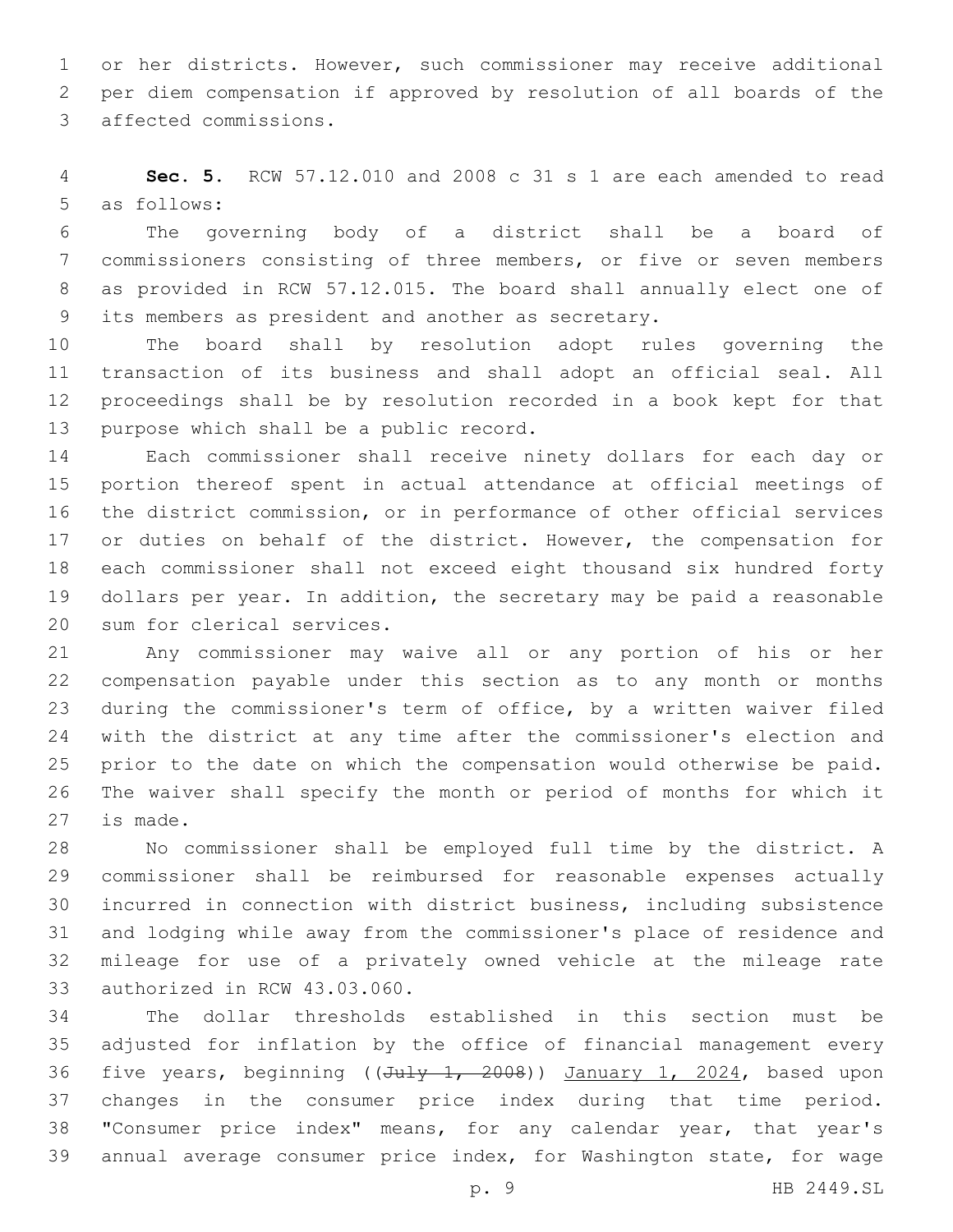earners and clerical workers, all items, compiled by the bureau of labor and statistics, United States department of labor. If the bureau of labor and statistics develops more than one consumer price index for areas within the state, the index covering the greatest number of people, covering areas exclusively within the boundaries of the state, and including all items shall be used for the adjustments for inflation in this section. The office of financial management must calculate the new dollar threshold and transmit it to the office of the code reviser for publication in the Washington State Register at least one month before the new dollar threshold is to take effect.

 A person holding office as commissioner for two or more special purpose districts shall receive only that per diem compensation authorized for one of his or her commissioner positions as compensation for attending an official meeting or conducting official services or duties while representing more than one of his or her districts. However, such commissioner may receive additional per diem compensation if approved by resolution of all boards of the affected 18 commissions.

 **Sec. 6.** RCW 68.52.220 and 2013 c 167 s 9 are each amended to 20 read as follows:

 (1) The affairs of the cemetery district must be managed by a board of cemetery district commissioners composed of three members. The board may provide, by resolution passed by the commissioners, for the payment of compensation to each of its commissioners at a rate of up to ninety dollars for each day or portion of a day spent in actual attendance at official meetings of the district commission, or in performance of other official services or duties on behalf of the district. However, the compensation for each commissioner must not exceed eight thousand six hundred forty dollars per year.

 (2) Any commissioner may waive all or any portion of his or her compensation payable under this section as to any month or months during his or her term of office, by a written waiver filed with the clerk of the board. The waiver, to be effective, must be filed any time after the commissioner's election and prior to the date on which the compensation would otherwise be paid. The waiver must specify the month or period of months for which it is made. The board must fix the compensation to be paid the secretary and other employees of the district. Cemetery district commissioners and candidates for cemetery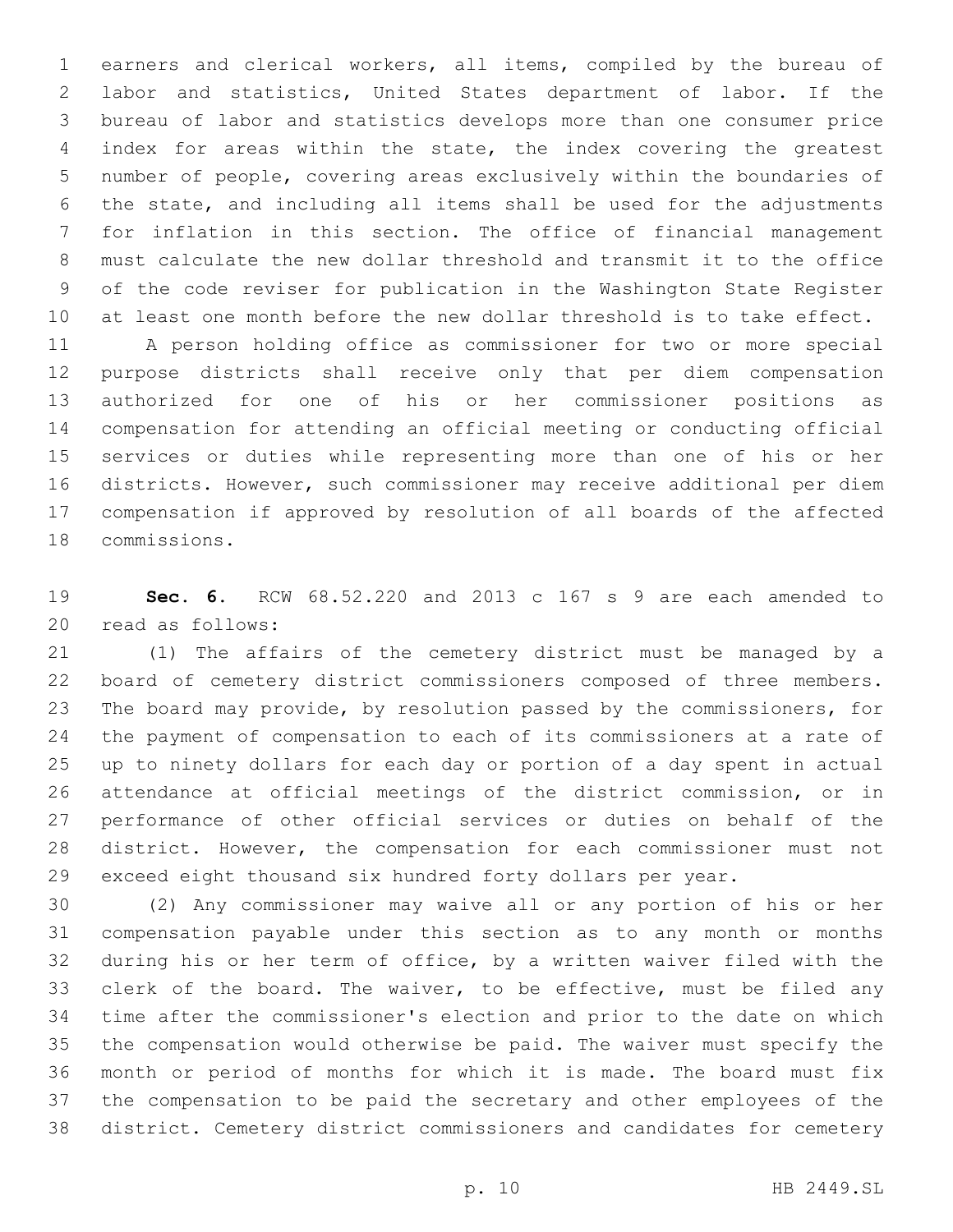district commissioner are exempt from the requirements of chapter 2 42.17A RCW.

 (3) The initial cemetery district commissioners must assume office immediately upon their election and qualification. Staggering of terms of office must be accomplished as follows: (a) The person elected receiving the greatest number of votes is elected to a six- year term of office if the election is held in an odd-numbered year or a five-year term of office if the election is held in an even- numbered year; (b) the person who is elected receiving the next greatest number of votes is elected to a four-year term of office if the election is held in an odd-numbered year or a three-year term of office if the election is held in an even-numbered year; and (c) the other person who is elected is elected to a two-year term of office if the election is held in an odd-numbered year or a one-year term of office if the election is held in an even-numbered year. The initial commissioners must assume office immediately after they are elected and qualified but their terms of office must be calculated from the 18 first day of January after the election.

 (4) Thereafter, commissioners are elected to six-year terms of office. Commissioners must serve until their successors are elected 21 and qualified and assume office as provided in RCW ((29A.20.040)) 22 29A.60.280.

 (5) The dollar thresholds established in this section must be adjusted for inflation by the office of financial management every 25 five years, beginning ((July 1, 2008)) January 1, 2024, based upon changes in the consumer price index during that time period. "Consumer price index" means, for any calendar year, that year's annual average consumer price index, for Washington state, for wage earners and clerical workers, all items, compiled by the bureau of labor and statistics, United States department of labor. If the bureau of labor and statistics develops more than one consumer price index for areas within the state, the index covering the greatest number of people, covering areas exclusively within the boundaries of the state, and including all items must be used for the adjustments for inflation in this section. The office of financial management must calculate the new dollar threshold and transmit it to the office of the code reviser for publication in the Washington State Register at least one month before the new dollar threshold is to take effect.

 (6) A person holding office as commissioner for two or more special purpose districts may receive only that per diem compensation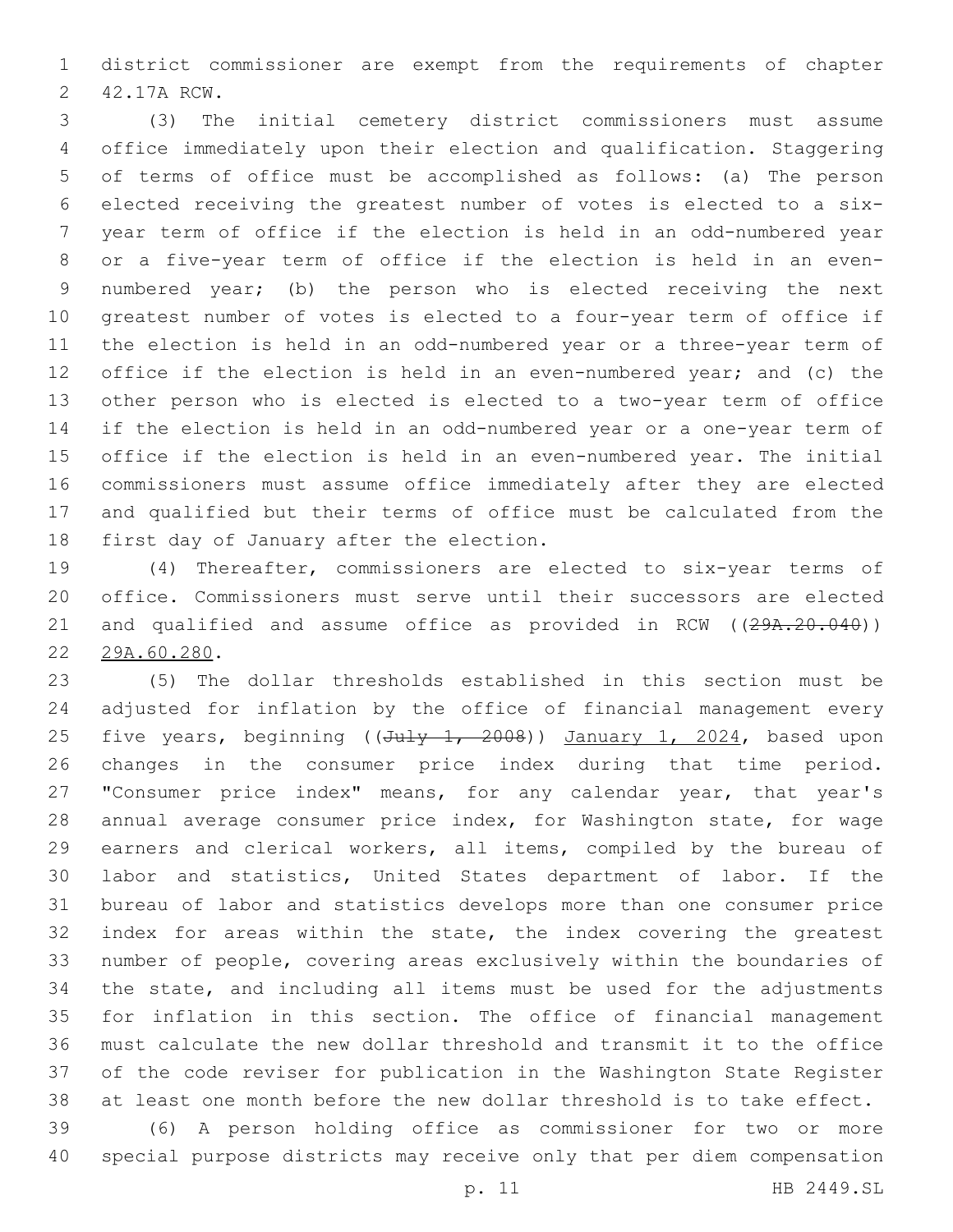authorized for one of his or her commissioner positions as compensation for attending an official meeting or conducting official services or duties while representing more than one of his or her districts. However, such commissioner may receive additional per diem compensation if approved by resolution of all boards of the affected commissions.6

 **Sec. 7.** RCW 70.44.050 and 2008 c 31 s 2 are each amended to read 8 as follows:

 Each commissioner shall receive ninety dollars for each day or portion thereof spent in actual attendance at official meetings of the district commission, or in performance of other official services or duties on behalf of the district, to include meetings of the commission of his or her own district, or meetings attended by one or more commissioners of two or more districts called to consider business common to them, except that the total compensation paid to such commissioner during any one year shall not exceed eight thousand six hundred forty dollars. The commissioners may not be compensated for services performed of a ministerial or professional nature.

 Any commissioner may waive all or any portion of his or her compensation payable under this section as to any month or months during his or her term of office, by a written waiver filed with the district as provided in this section. The waiver, to be effective, must be filed any time after the commissioner's election and prior to the date on which the compensation would otherwise be paid. The waiver shall specify the month or period of months for which it is 26 made.

 Any district providing group insurance for its employees, covering them, their immediate family, and dependents, may provide insurance for its commissioners with the same coverage. Each commissioner shall be reimbursed for reasonable expenses actually incurred in connection with such business and meetings, including his or her subsistence and lodging and travel while away from his or her place of residence. No resolution shall be adopted without a majority vote of the whole commission. The commission shall organize by 35 election of its own members of a president and secretary, shall by resolution adopt rules governing the transaction of its business and shall adopt an official seal. All proceedings of the commission shall be by motion or resolution recorded in a book or books kept for such 39 purpose, which shall be public records.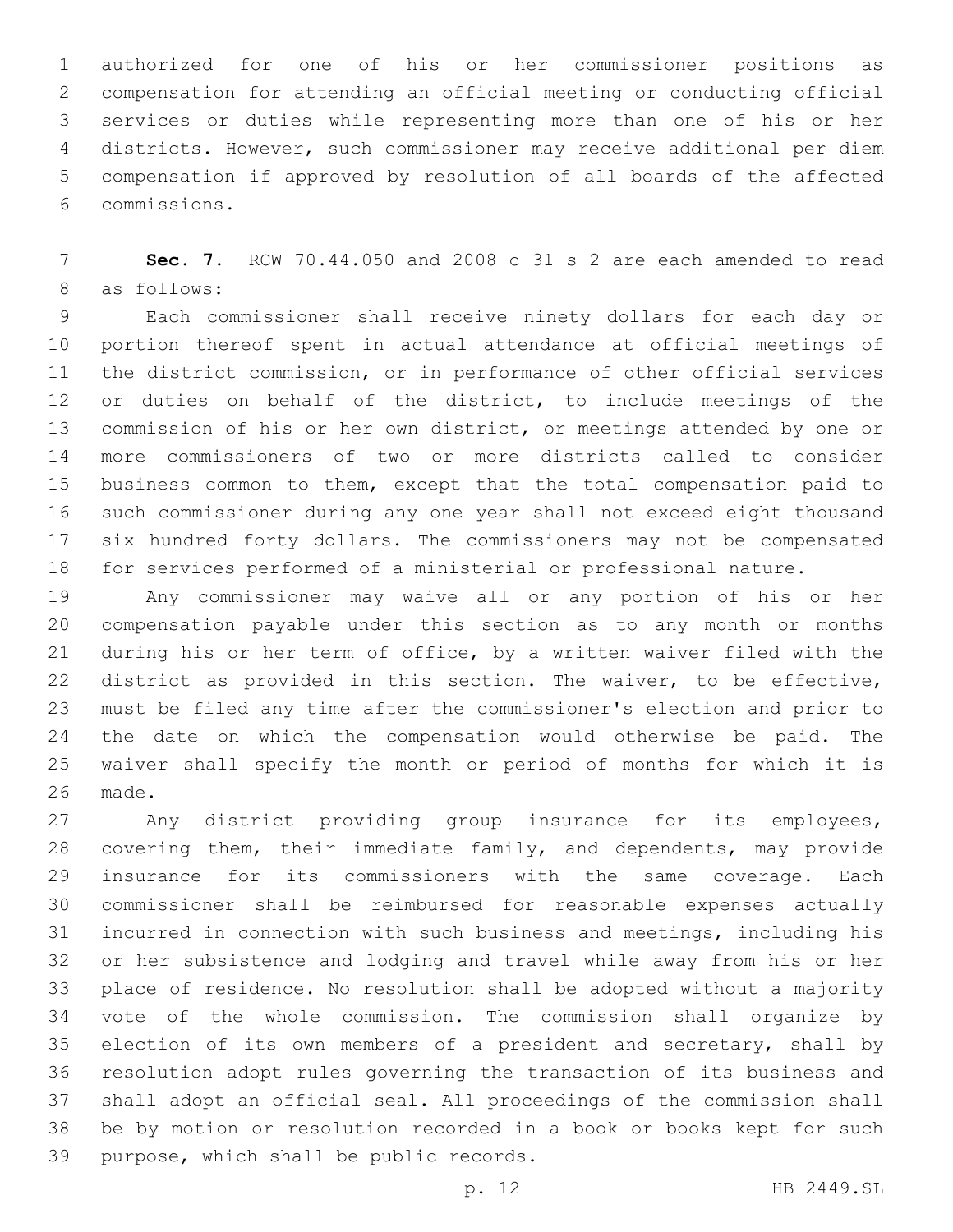The dollar thresholds established in this section must be adjusted for inflation by the office of financial management every 3 five years, beginning ((July 1, 2008)) January 1, 2024, based upon changes in the consumer price index during that time period. "Consumer price index" means, for any calendar year, that year's annual average consumer price index, for Washington state, for wage earners and clerical workers, all items, compiled by the bureau of labor and statistics, United States department of labor. If the bureau of labor and statistics develops more than one consumer price 10 index for areas within the state, the index covering the greatest number of people, covering areas exclusively within the boundaries of the state, and including all items shall be used for the adjustments for inflation in this section. The office of financial management must calculate the new dollar threshold and transmit it to the office of the code reviser for publication in the Washington State Register at least one month before the new dollar threshold is to take effect.

 A person holding office as commissioner for two or more special purpose districts shall receive only that per diem compensation authorized for one of his or her commissioner positions as compensation for attending an official meeting or conducting official services or duties while representing more than one of his or her districts. However, such commissioner may receive additional per diem compensation if approved by resolution of all boards of the affected commissions.24

 **Sec. 8.** RCW 85.05.410 and 2007 c 469 s 8 are each amended to 26 read as follows:

 Members of the board of diking commissioners of any diking district in this state may receive as compensation the sum of up to ninety dollars for actual attendance at official meetings of the district and for each day or part thereof, or in performance of other official services or duties on behalf of the district and shall receive the same compensation as other labor of a like character for all other necessary work or services performed in connection with their duties: PROVIDED, That such compensation shall not exceed eight thousand six hundred forty dollars in one calendar year, except when the commissioners declare an emergency. Allowance of such compensation shall be established and approved at regular meetings of the board, and when a copy of the extracts of minutes of the board meeting relative thereto showing such approval is certified by the

p. 13 HB 2449.SL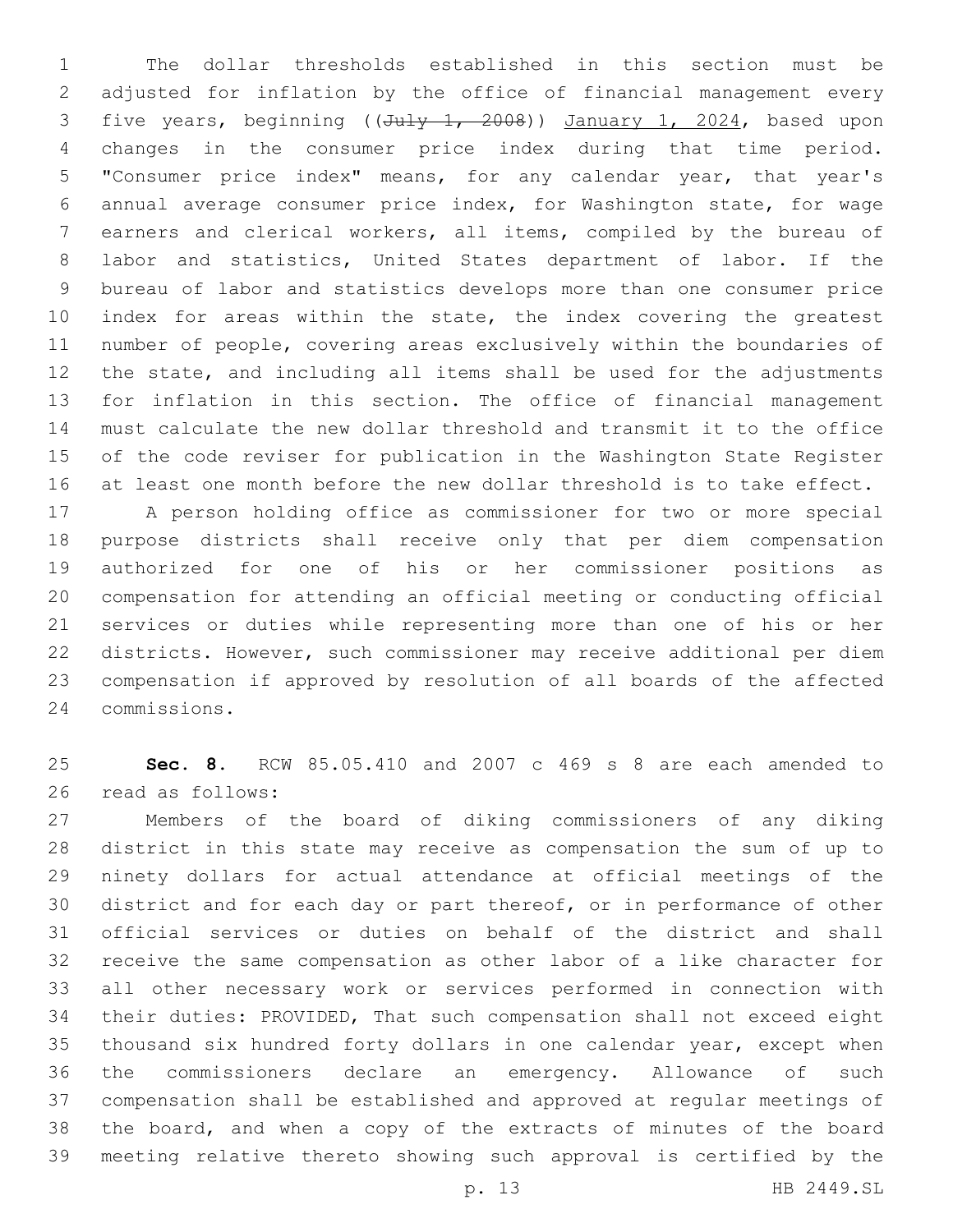secretary of such board and filed with the county auditor, the allowance made shall be paid as are other claims against the district.3

 Each commissioner is entitled to reimbursement for reasonable expenses actually incurred in connection with such business, including subsistence and lodging, while away from the commissioner's place of residence, and mileage for use of a privately owned vehicle 8 in accordance with chapter 42.24 RCW.

 Any commissioner may waive all or any portion of his or her compensation payable under this section as to any month or months during his or her term of office, by a written waiver filed with the secretary as provided in this section. The waiver, to be effective, must be filed any time after the commissioner's election and prior to the date on which the compensation would otherwise be paid. The waiver shall specify the month or period of months for which it is 16 made.

 The dollar thresholds established in this section must be adjusted for inflation by the office of financial management every 19 five years, beginning ((July 1, 2008)) January 1, 2024, based upon changes in the consumer price index during that time period. "Consumer price index" means, for any calendar year, that year's annual average consumer price index, for Washington state, for wage earners and clerical workers, all items, compiled by the bureau of labor and statistics, United States department of labor. If the bureau of labor and statistics develops more than one consumer price index for areas within the state, the index covering the greatest number of people, covering areas exclusively within the boundaries of the state, and including all items shall be used for the adjustments for inflation in this section. The office of financial management must calculate the new dollar threshold and transmit it to the office of the code reviser for publication in the Washington State Register at least one month before the new dollar threshold is to take effect.

 A person holding office as commissioner for two or more special purpose districts shall receive only that per diem compensation authorized for one of his or her commissioner positions as compensation for attending an official meeting or conducting official services or duties while representing more than one of his or her districts. However, such commissioner may receive additional per diem compensation if approved by resolution of all boards of the affected commissions.40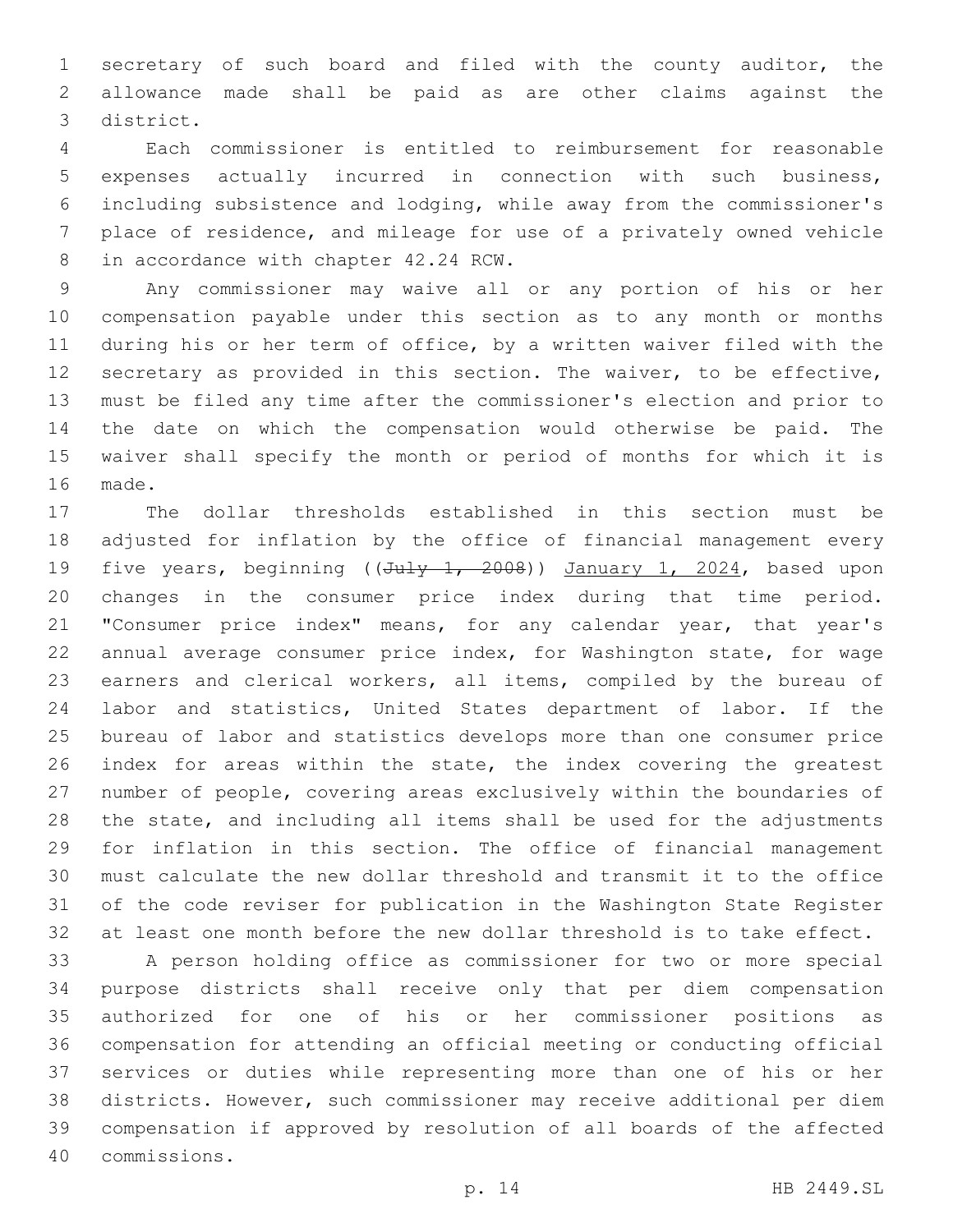**Sec. 9.** RCW 85.06.380 and 2007 c 469 s 9 are each amended to 2 read as follows:

 In performing their duties under the provisions of this title the board and members of the board of drainage commissioners may receive as compensation up to ninety dollars per day or portion thereof spent in actual attendance at official meetings of the district, or in performance of other official services or duties on behalf of the district: PROVIDED, That such compensation shall not exceed eight thousand six hundred forty dollars in one calendar year: PROVIDED FURTHER, That such services and compensation are allowed and approved 11 at a regular meeting of the board. Upon the submission of a copy, certified by the secretary, of the extracts of the relevant minutes 13 of the board showing such approval, to the county auditor, the same shall be paid as other claims against the district are paid. Each commissioner is entitled to reimbursement for reasonable expenses actually incurred in connection with such business, including subsistence and lodging, while away from the commissioner's place of residence and mileage for use of a privately-owned vehicle in 19 accordance with chapter 42.24 RCW.

 Any commissioner may waive all or any portion of his or her compensation payable under this section as to any month or months during his or her term of office, by a written waiver filed with the secretary as provided in this section. The waiver, to be effective, must be filed any time after the commissioner's election and prior to the date on which the compensation would otherwise be paid. The waiver shall specify the month or period of months for which it is 27 made.

 The dollar thresholds established in this section must be adjusted for inflation by the office of financial management every 30 five years, beginning ((July 1, 2008)) January 1, 2024, based upon changes in the consumer price index during that time period. "Consumer price index" means, for any calendar year, that year's annual average consumer price index, for Washington state, for wage earners and clerical workers, all items, compiled by the bureau of labor and statistics, United States department of labor. If the bureau of labor and statistics develops more than one consumer price index for areas within the state, the index covering the greatest number of people, covering areas exclusively within the boundaries of the state, and including all items shall be used for the adjustments for inflation in this section. The office of financial management

p. 15 HB 2449.SL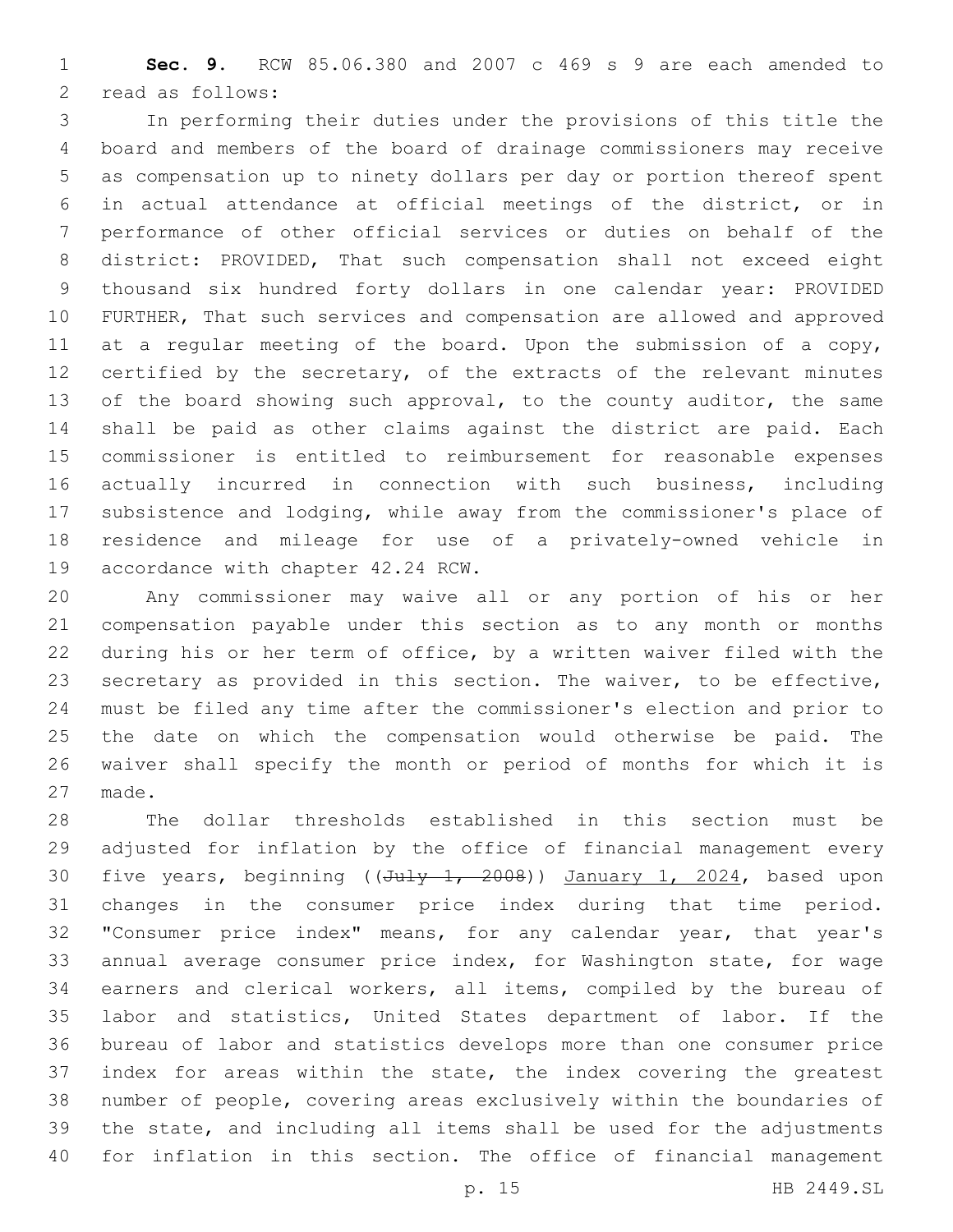must calculate the new dollar threshold and transmit it to the office of the code reviser for publication in the Washington State Register at least one month before the new dollar threshold is to take effect.

 A person holding office as commissioner for two or more special purpose districts shall receive only that per diem compensation authorized for one of his or her commissioner positions as compensation for attending an official meeting or conducting official services or duties while representing more than one of his or her districts. However, such commissioner may receive additional per diem compensation if approved by resolution of all boards of the affected commissions.11

 **Sec. 10.** RCW 85.08.320 and 2007 c 469 s 10 are each amended to 13 read as follows:

 The compensation of the superintendent of construction, the board 15 of appraisers hereinafter provided for, and any special engineer, attorney or agent employed by the district in connection with the improvement, the maximum wages to be paid, and the maximum price of materials to be used, shall be fixed by the district board of supervisors. Members of the board of supervisors may receive compensation up to ninety dollars per day or portion thereof spent in actual attendance at official meetings of the district, or in performance of other official services or duties on behalf of the district: PROVIDED, That such compensation shall not exceed eight thousand six hundred forty dollars in one calendar year. Each supervisor shall be entitled to reimbursement for reasonable expenses actually incurred in connection with business, including subsistence and lodging while away from the supervisor's place of residence and mileage for use of a privately owned vehicle in accordance with chapter 42.24 RCW. All costs of construction or maintenance done under the direction of the board of supervisors shall be paid upon vouchers or payrolls verified by two of the said supervisors. All 32 costs of construction and all other expenses, fees and charges on account of such improvement shall be paid by warrants drawn by the 34 county auditor upon the county treasurer upon the proper fund, and shall draw interest at a rate determined by the county legislative authority until paid or called by the county treasurer as warrants of 37 the county are called.

 Any supervisor may waive all or any portion of his or her compensation payable under this section as to any month or months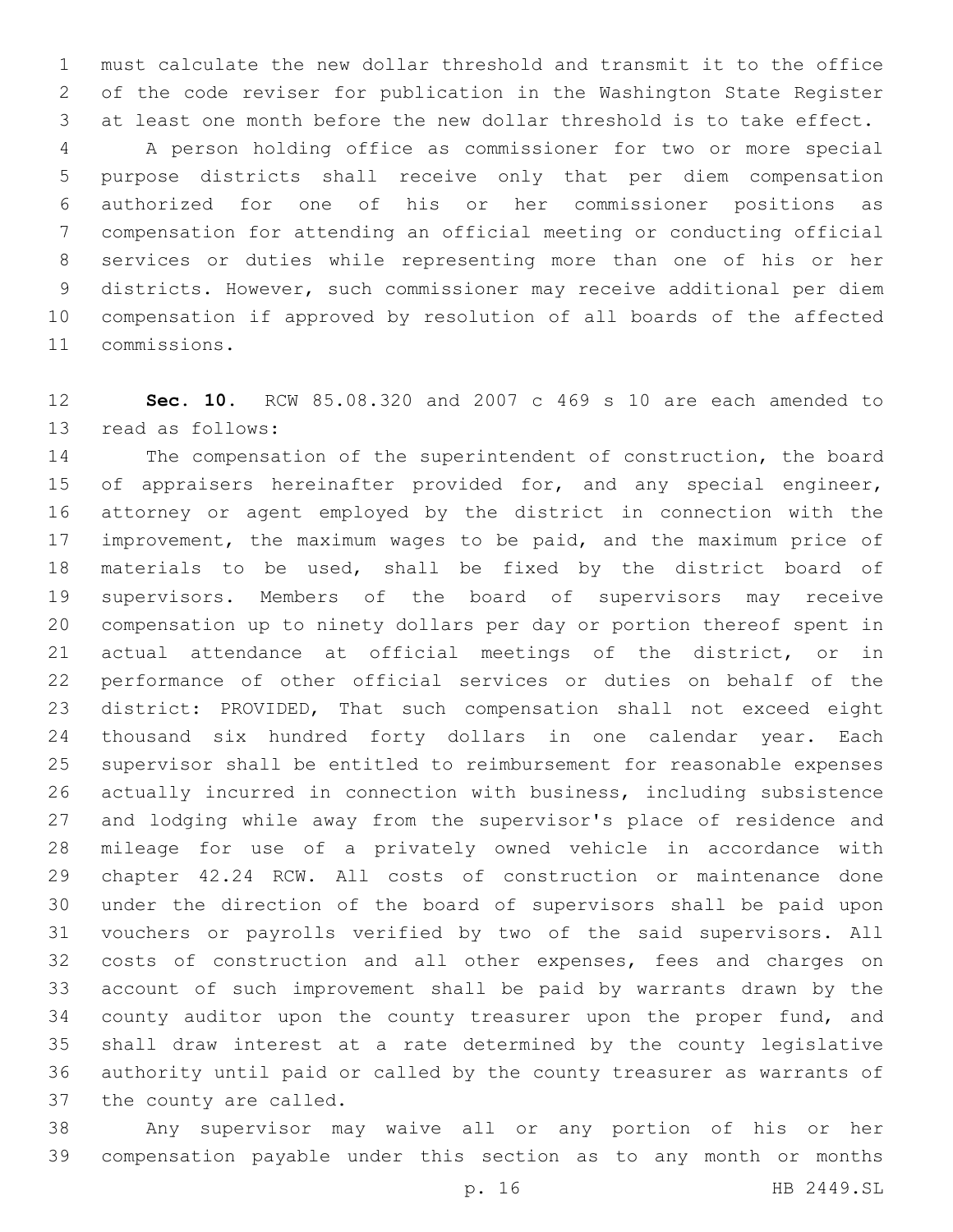during his or her term of office, by a written waiver filed with the secretary as provided in this section. The waiver, to be effective, must be filed any time after the supervisor's election and prior to the date on which the compensation would otherwise be paid. The waiver shall specify the month or period of months for which it is made.6

 The dollar thresholds established in this section must be adjusted for inflation by the office of financial management every 9 five years, beginning ((July 1, 2008)) January 1, 2024, based upon changes in the consumer price index during that time period. "Consumer price index" means, for any calendar year, that year's annual average consumer price index, for Washington state, for wage earners and clerical workers, all items, compiled by the bureau of labor and statistics, United States department of labor. If the bureau of labor and statistics develops more than one consumer price 16 index for areas within the state, the index covering the greatest number of people, covering areas exclusively within the boundaries of the state, and including all items shall be used for the adjustments for inflation in this section. The office of financial management must calculate the new dollar threshold and transmit it to the office of the code reviser for publication in the Washington State Register at least one month before the new dollar threshold is to take effect.

 A person holding office as commissioner for two or more special purpose districts shall receive only that per diem compensation authorized for one of his or her commissioner positions as compensation for attending an official meeting or conducting official services or duties while representing more than one of his or her districts. However, such commissioner may receive additional per diem compensation if approved by resolution of all boards of the affected commissions.30

 **Sec. 11.** RCW 85.24.080 and 2007 c 469 s 11 are each amended to 32 read as follows:

 The members of the board may receive as compensation up to ninety dollars per day or portion thereof spent in actual attendance at official meetings of the district, or in performance of other official services or duties on behalf of the district: PROVIDED, That such compensation shall not exceed eight thousand six hundred forty dollars in one calendar year: PROVIDED FURTHER, That the board may fix a different salary for the secretary thereof in lieu of the per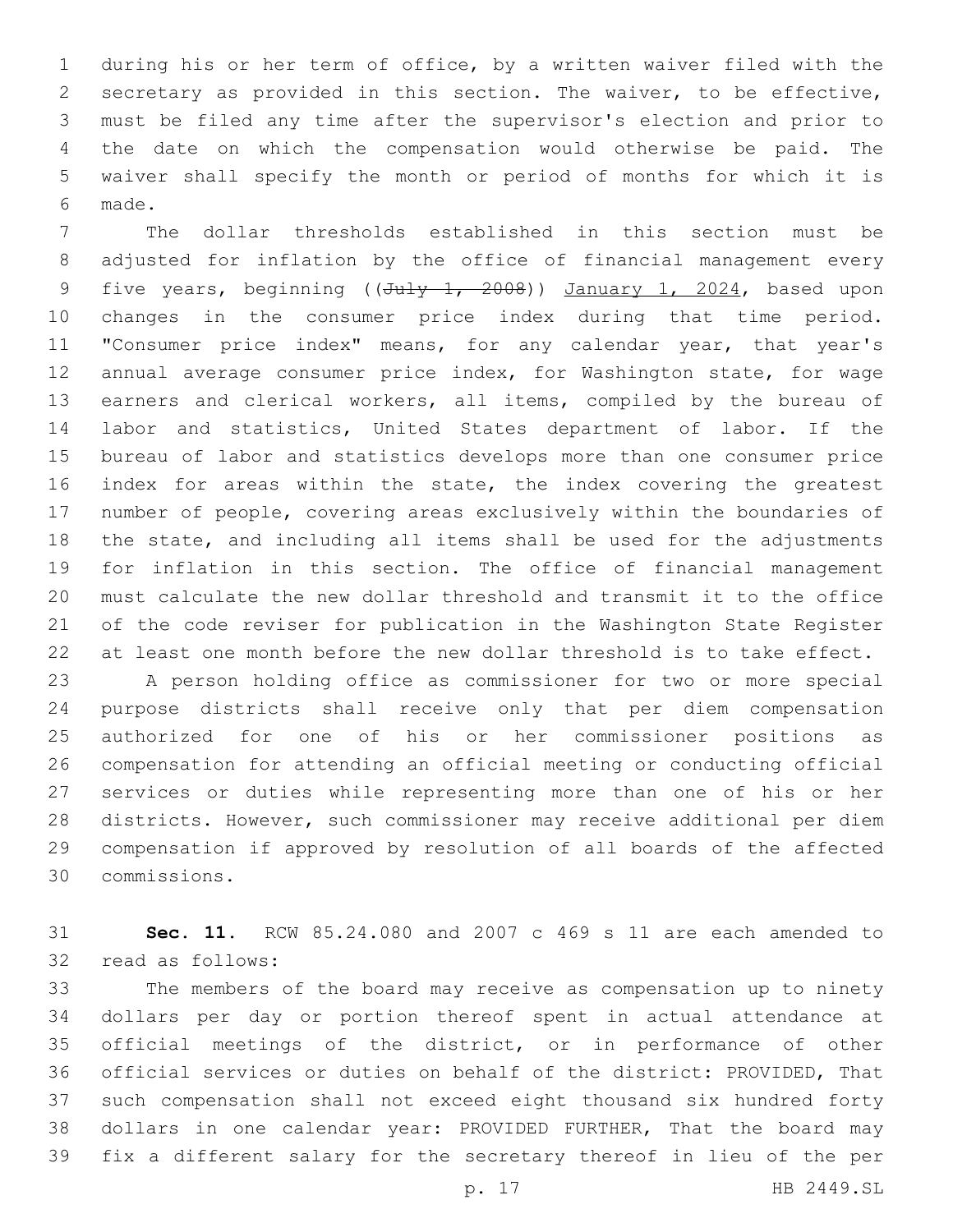diem. Each commissioner is entitled to reimbursement for reasonable expenses actually incurred in connection with such business, including subsistence and lodging, while away from the commissioner's place of residence, and mileage for use of a privately owned vehicle in accordance with chapter 42.24 RCW. The salary and expenses shall be paid by the treasurer of the fund, upon orders made by the board. Each member of the board must before being paid for expenses, take vouchers therefore from the person or persons to whom the particular amount was paid, and must also make affidavit that the amounts were necessarily incurred and expended in the performance of his or her 11 duties.

 Any commissioner may waive all or any portion of his or her compensation payable under this section as to any month or months during his or her term of office, by a written waiver filed with the 15 secretary as provided in this section. The waiver, to be effective, must be filed any time after the commissioner's election and prior to the date on which the compensation would otherwise be paid. The waiver shall specify the month or period of months for which it is 19 made.

 The dollar thresholds established in this section must be adjusted for inflation by the office of financial management every 22 five years, beginning ((July 1, 2008)) January 1, 2024, based upon changes in the consumer price index during that time period. "Consumer price index" means, for any calendar year, that year's annual average consumer price index, for Washington state, for wage earners and clerical workers, all items, compiled by the bureau of labor and statistics, United States department of labor. If the bureau of labor and statistics develops more than one consumer price index for areas within the state, the index covering the greatest number of people, covering areas exclusively within the boundaries of the state, and including all items shall be used for the adjustments for inflation in this section. The office of financial management must calculate the new dollar threshold and transmit it to the office of the code reviser for publication in the Washington State Register at least one month before the new dollar threshold is to take effect.

 A person holding office as commissioner for two or more special purpose districts shall receive only that per diem compensation authorized for one of his or her commissioner positions as compensation for attending an official meeting or conducting official services or duties while representing more than one of his or her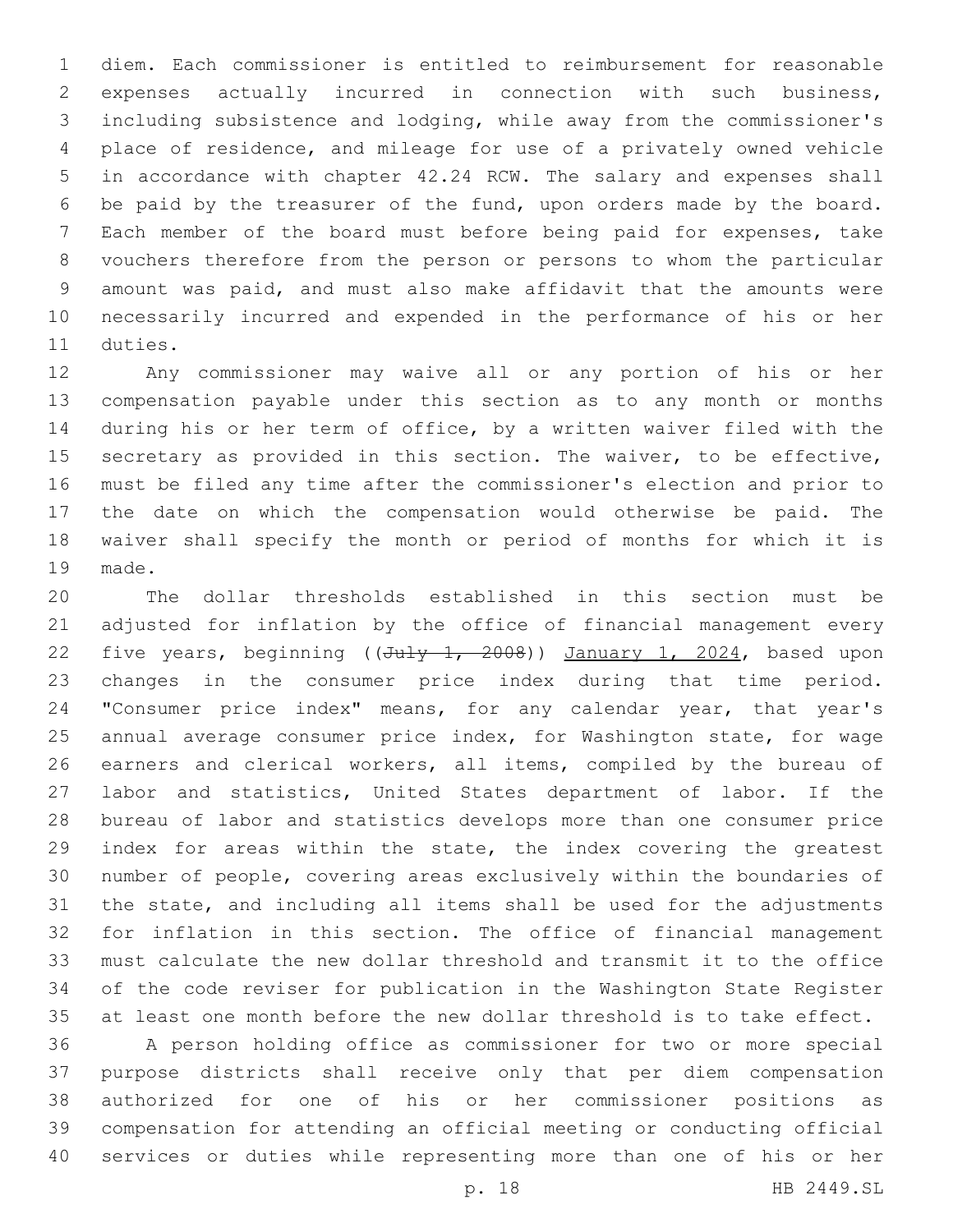districts. However, such commissioner may receive additional per diem compensation if approved by resolution of all boards of the affected commissions.3

 **Sec. 12.** RCW 85.38.075 and 2007 c 469 s 15 are each amended to 5 read as follows:

 The members of the governing body may each receive up to ninety dollars per day or portion thereof spent in actual attendance at official meetings of the governing body or in performance of other official services or duties on behalf of the district. The governing 10 body shall fix the compensation to be paid to the members, secretary, and all other agents and employees of the district. Compensation for the members shall not exceed eight thousand six hundred forty dollars in one calendar year. A member is entitled to reimbursement for reasonable expenses actually incurred in connection with such business, including subsistence and lodging, while away from the member's place of residence, and mileage for use of a privately owned 17 vehicle in accordance with chapter 42.24 RCW.

 Any member may waive all or any portion of his or her compensation payable under this section as to any month or months during his or her term of office, by a written waiver filed with the secretary as provided in this section. The waiver, to be effective, must be filed any time after the member's election and prior to the date on which the compensation would otherwise be paid. The waiver 24 shall specify the month or period of months for which it is made.

 The dollar thresholds established in this section must be adjusted for inflation by the office of financial management every 27 five years, beginning ((July 1, 2008)) January 1, 2024, based upon changes in the consumer price index during that time period. 29 "Consumer price index" means, for any calendar year, that year's annual average consumer price index, for Washington state, for wage earners and clerical workers, all items, compiled by the bureau of labor and statistics, United States department of labor. If the bureau of labor and statistics develops more than one consumer price index for areas within the state, the index covering the greatest number of people, covering areas exclusively within the boundaries of the state, and including all items shall be used for the adjustments for inflation in this section. The office of financial management must calculate the new dollar threshold and transmit it to the office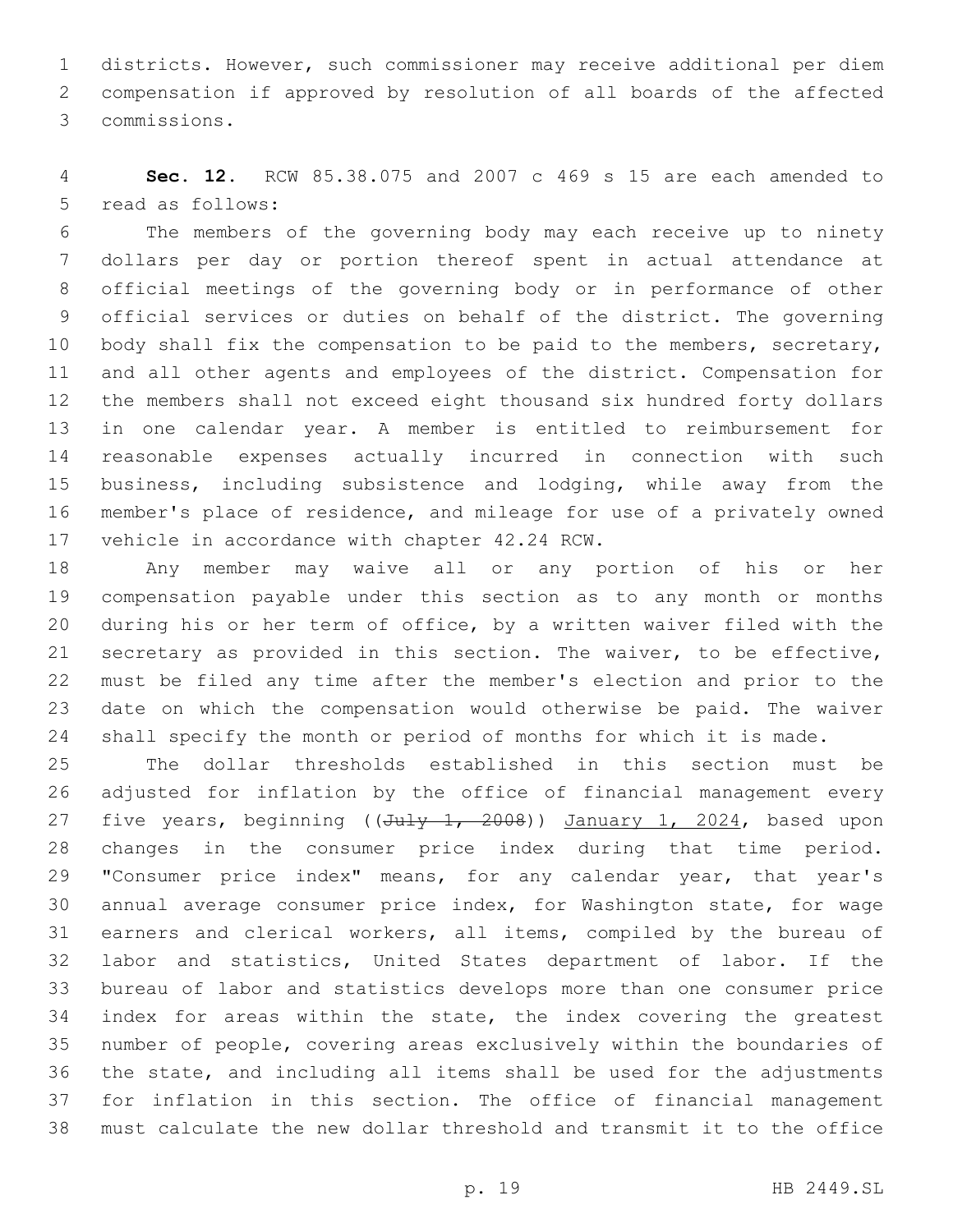of the code reviser for publication in the Washington State Register at least one month before the new dollar threshold is to take effect.

 A person holding office as commissioner for two or more special purpose districts shall receive only that per diem compensation authorized for one of his or her commissioner positions as compensation for attending an official meeting or conducting official services or duties while representing more than one of his or her districts. However, such commissioner may receive additional per diem compensation if approved by resolution of all boards of the affected 10 commissions.

 **Sec. 13.** RCW 86.09.283 and 2007 c 469 s 12 are each amended to 12 read as follows:

 The board of directors may each receive up to ninety dollars per day or portion thereof spent in actual attendance at official meetings of the board, or in performance of other official services or duties on behalf of the board. The board shall fix the 17 compensation to be paid to the directors, secretary, and all other agents and employees of the district. Compensation for the directors shall not exceed eight thousand six hundred forty dollars in one calendar year. A director is entitled to reimbursement for reasonable expenses actually incurred in connection with such business, including subsistence and lodging, while away from the director's place of residence, and mileage for use of a privately owned vehicle 24 in accordance with chapter 42.24 RCW.

 Any director may waive all or any portion of his or her compensation payable under this section as to any month or months during his or her term of office, by a written waiver filed with the secretary as provided in this section. The waiver, to be effective, must be filed any time after the director's election and prior to the date on which the compensation would otherwise be paid. The waiver shall specify the month or period of months for which it is made.

 The dollar thresholds established in this section must be adjusted for inflation by the office of financial management every 34 five years, beginning ((July 1, 2008)) January 1, 2024, based upon changes in the consumer price index during that time period. "Consumer price index" means, for any calendar year, that year's annual average consumer price index, for Washington state, for wage earners and clerical workers, all items, compiled by the bureau of labor and statistics, United States department of labor. If the

p. 20 HB 2449.SL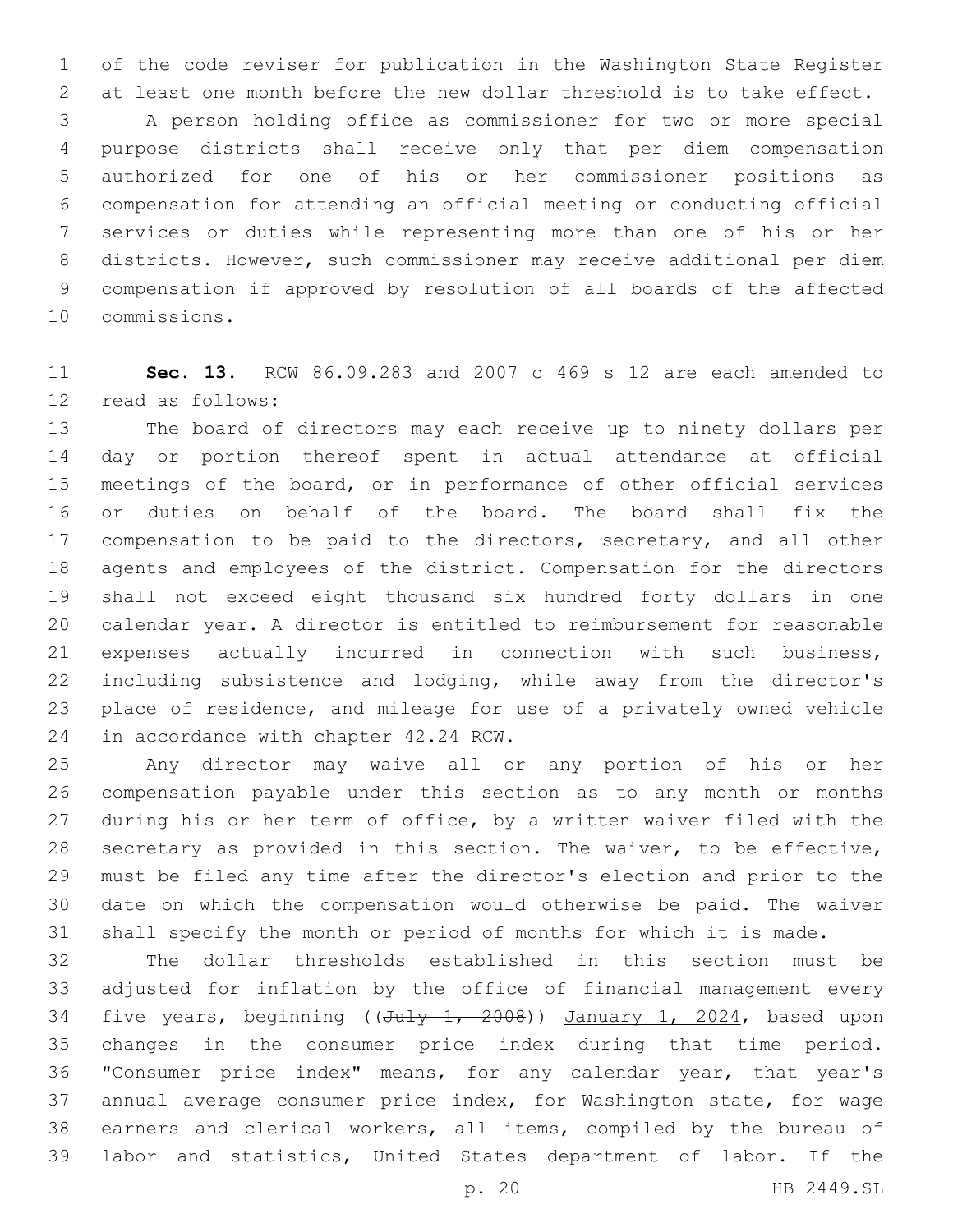bureau of labor and statistics develops more than one consumer price index for areas within the state, the index covering the greatest number of people, covering areas exclusively within the boundaries of the state, and including all items shall be used for the adjustments for inflation in this section. The office of financial management must calculate the new dollar threshold and transmit it to the office of the code reviser for publication in the Washington State Register at least one month before the new dollar threshold is to take effect.

 A person holding office as commissioner for two or more special purpose districts shall receive only that per diem compensation authorized for one of his or her commissioner positions as compensation for attending an official meeting or conducting official services or duties while representing more than one of his or her districts. However, such commissioner may receive additional per diem compensation if approved by resolution of all boards of the affected 16 commissions.

 **Sec. 14.** RCW 86.15.055 and 2015 c 165 s 1 are each amended to 18 read as follows:

 (1) In a zone with supervisors elected pursuant to RCW 86.15.050, the supervisors may, as adjusted in accordance with subsection (4) of this section, each receive up to one hundred fourteen dollars per day or portion of a day spent in actual attendance at official meetings of the governing body or in performance of other official services or duties on behalf of the zone. The compensation for supervisors in office on January 1, 2015, is fixed at one hundred fourteen dollars per day. The board of county commissioners shall fix any such compensation to be paid to the initial supervisors during their initial terms of office. The supervisors shall fix the compensation to be paid to the supervisors thereafter. Compensation for the supervisors shall not exceed ten thousand nine hundred forty-four 31 dollars in one calendar year.

 (2) A supervisor is entitled to reimbursement for reasonable expenses actually incurred in connection with performance of the duties of a supervisor, including subsistence and lodging, while away from the supervisor's place of residence, and mileage for use of a privately owned vehicle in accordance with chapter 42.24 RCW.

 (3) Any supervisor may waive all or any portion of his or her compensation payable under this section as to any month or months during his or her term of office, by a written waiver filed with the

p. 21 HB 2449.SL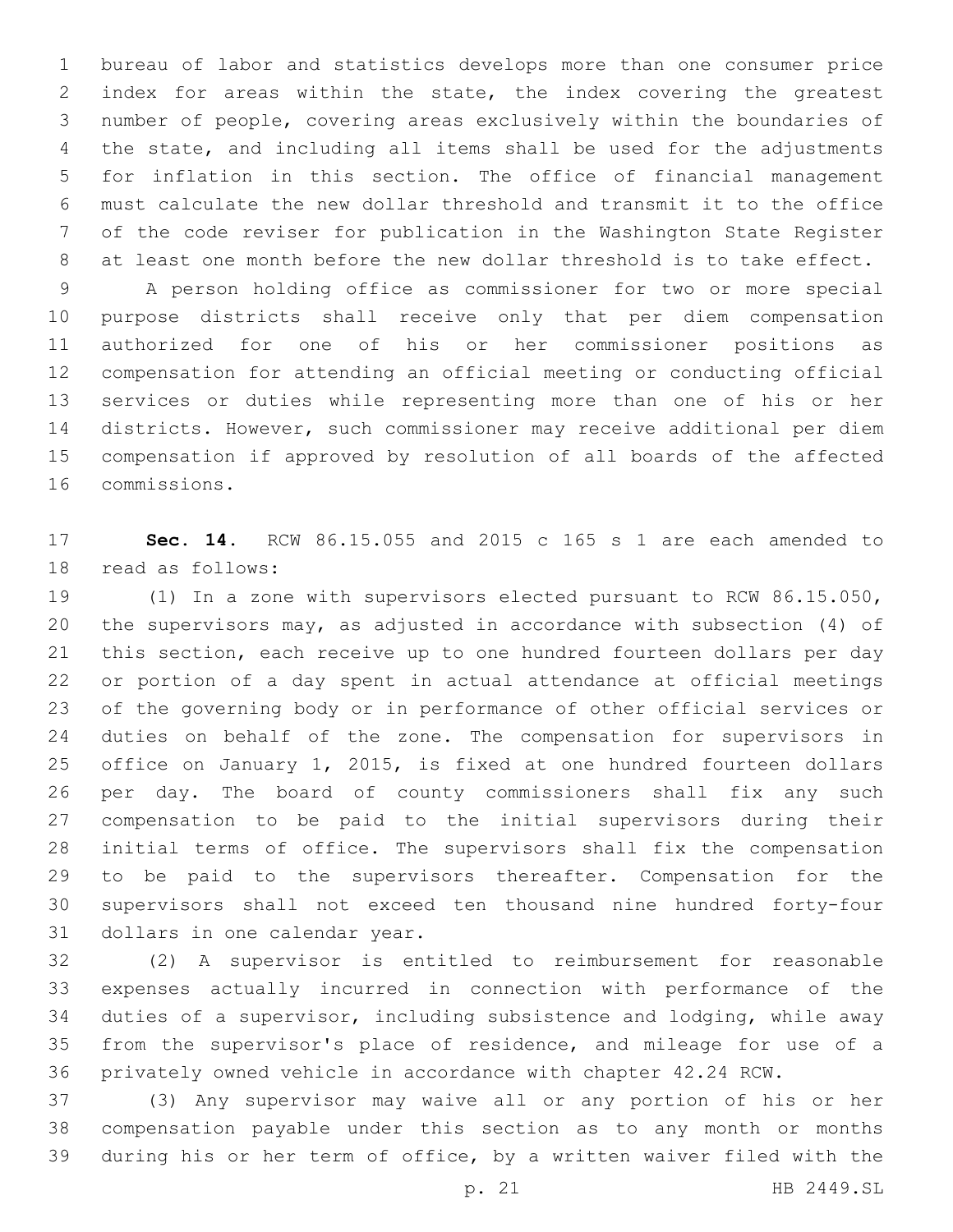supervisors as provided in this section. The waiver, to be effective, must be filed any time after the member's election and prior to the date on which the compensation would otherwise be paid. The waiver shall specify the month or period of months for which it is made.

 (4) The dollar thresholds established in this section must be adjusted for inflation by the office of financial management every 7 five years, beginning ((July 1, 2018)) January 1, 2024, based upon changes in the consumer price index during that time period. "Consumer price index" means, for any calendar year, that year's annual average consumer price index, for Washington state, for wage 11 earners and clerical workers, all items, compiled by the bureau of labor and statistics, United States department of labor. If the bureau of labor and statistics develops more than one consumer price 14 index for areas within the state, the index covering the greatest number of people, covering areas exclusively within the boundaries of the state and including all items, must be used for the adjustments of inflation in this section. The office of financial management must calculate the new dollar threshold and transmit it to the office of the code reviser for publication in the Washington State Register at least one month before the new dollar threshold is to take effect.

 **Sec. 15.** RCW 87.03.460 and 2009 c 145 s 2 are each amended to 22 read as follows:

 (1) In addition to their reasonable expenses in accordance with 24 chapter 42.24 RCW, the directors shall each receive ninety dollars for each day or portion thereof spent by a director for such actual attendance at official meetings of the district, or in performance of other official services or duties on behalf of the district. The total amount of such additional compensation received by a director may not exceed eight thousand six hundred forty dollars in a calendar year. The board shall fix the compensation of the secretary and all 31 other employees.

 (2) Any director may waive all or any portion of his or her compensation payable under this section as to any month or months during his or her term of office, by a written waiver filed with the secretary as provided in this section. The waiver, to be effective, must be filed any time after the director's election and prior to the date on which the compensation would otherwise be paid. The waiver shall specify the month or period of months for which it is made.